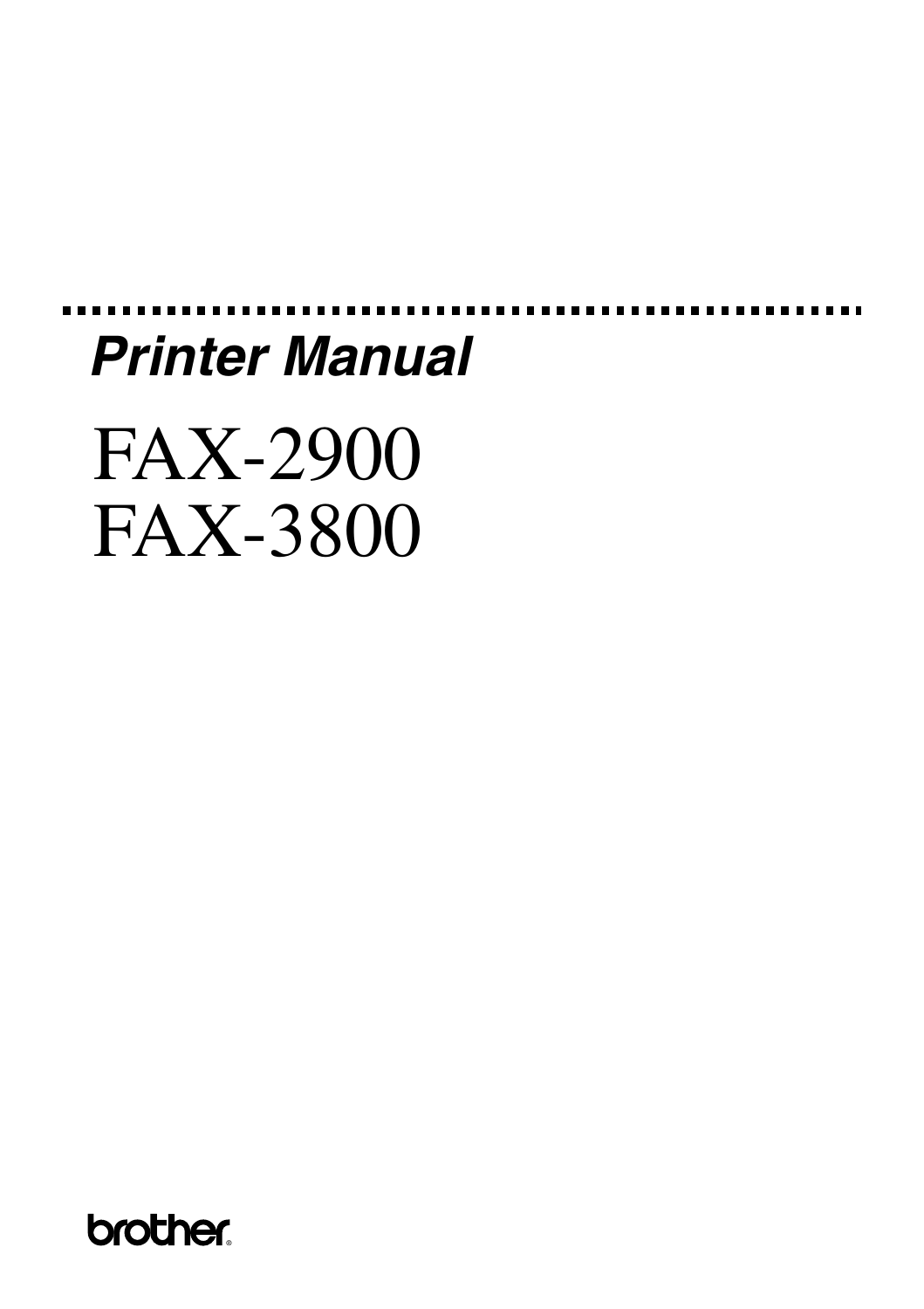#### **Table of Contents**

| Printer Driver Settings (For Windows® Only) 1-1           |  |
|-----------------------------------------------------------|--|
|                                                           |  |
| Features in the Printer Driver (For Windows® 95/98/Me and |  |
|                                                           |  |
|                                                           |  |
|                                                           |  |
|                                                           |  |
|                                                           |  |
|                                                           |  |
|                                                           |  |
|                                                           |  |
|                                                           |  |
|                                                           |  |
|                                                           |  |
|                                                           |  |
|                                                           |  |
| <b>Print Setting</b>                                      |  |
| (For Windows® 95/98/98SE/Me Users Only) 1-6               |  |
|                                                           |  |
|                                                           |  |
|                                                           |  |
|                                                           |  |
|                                                           |  |
|                                                           |  |
|                                                           |  |
|                                                           |  |
|                                                           |  |
|                                                           |  |
|                                                           |  |
|                                                           |  |
| Administrator                                             |  |
| (For Windows <sup>®</sup> 95/98/98SE/Me Users Only)  1-11 |  |
|                                                           |  |
|                                                           |  |
|                                                           |  |
|                                                           |  |
|                                                           |  |
| Features in the Printer Driver (For Windows® 2000)  1-14  |  |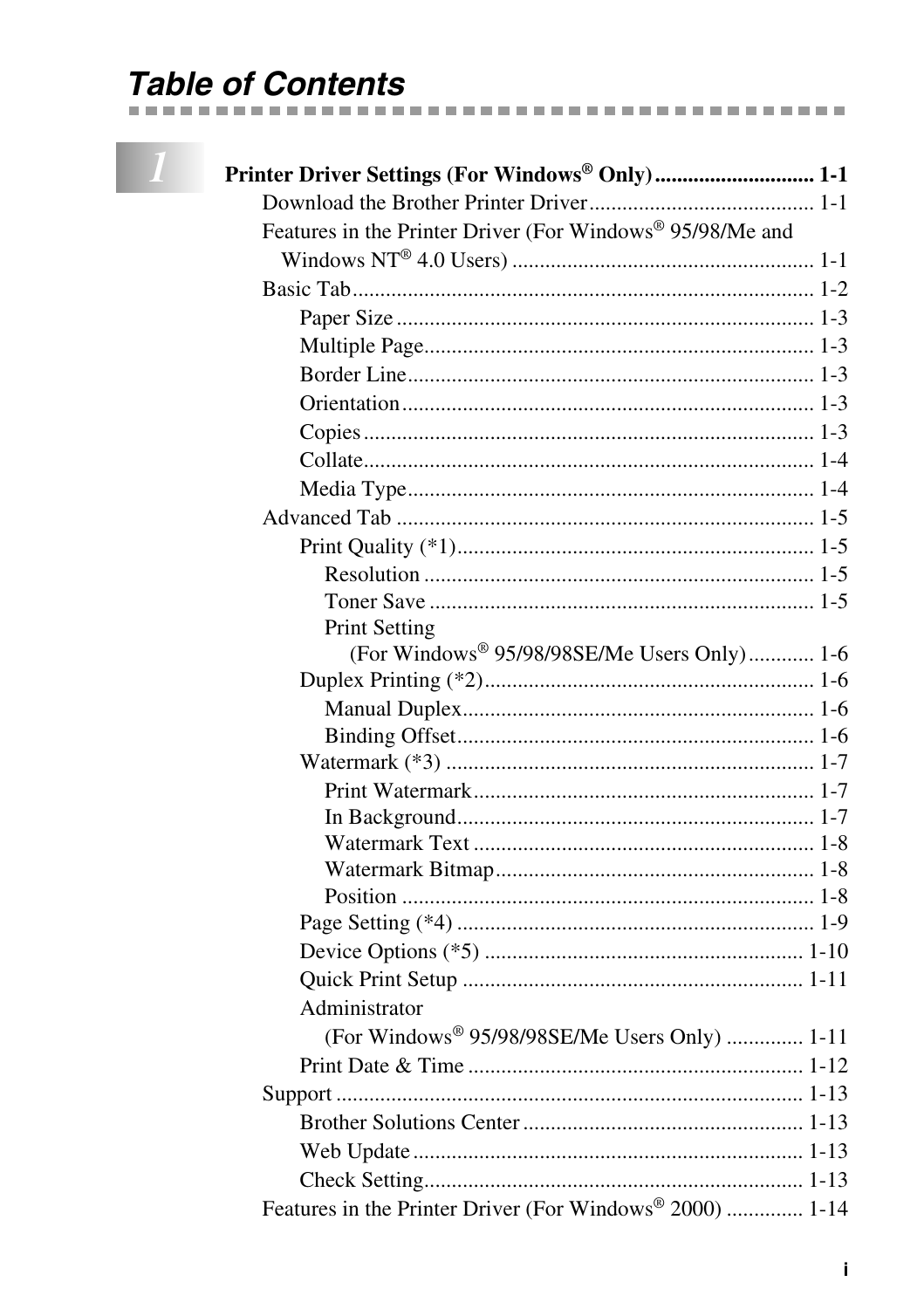| Loading Envelopes in Multi-purpose Sheet Feeder  2-3 |  |
|------------------------------------------------------|--|
|                                                      |  |
|                                                      |  |
|                                                      |  |
|                                                      |  |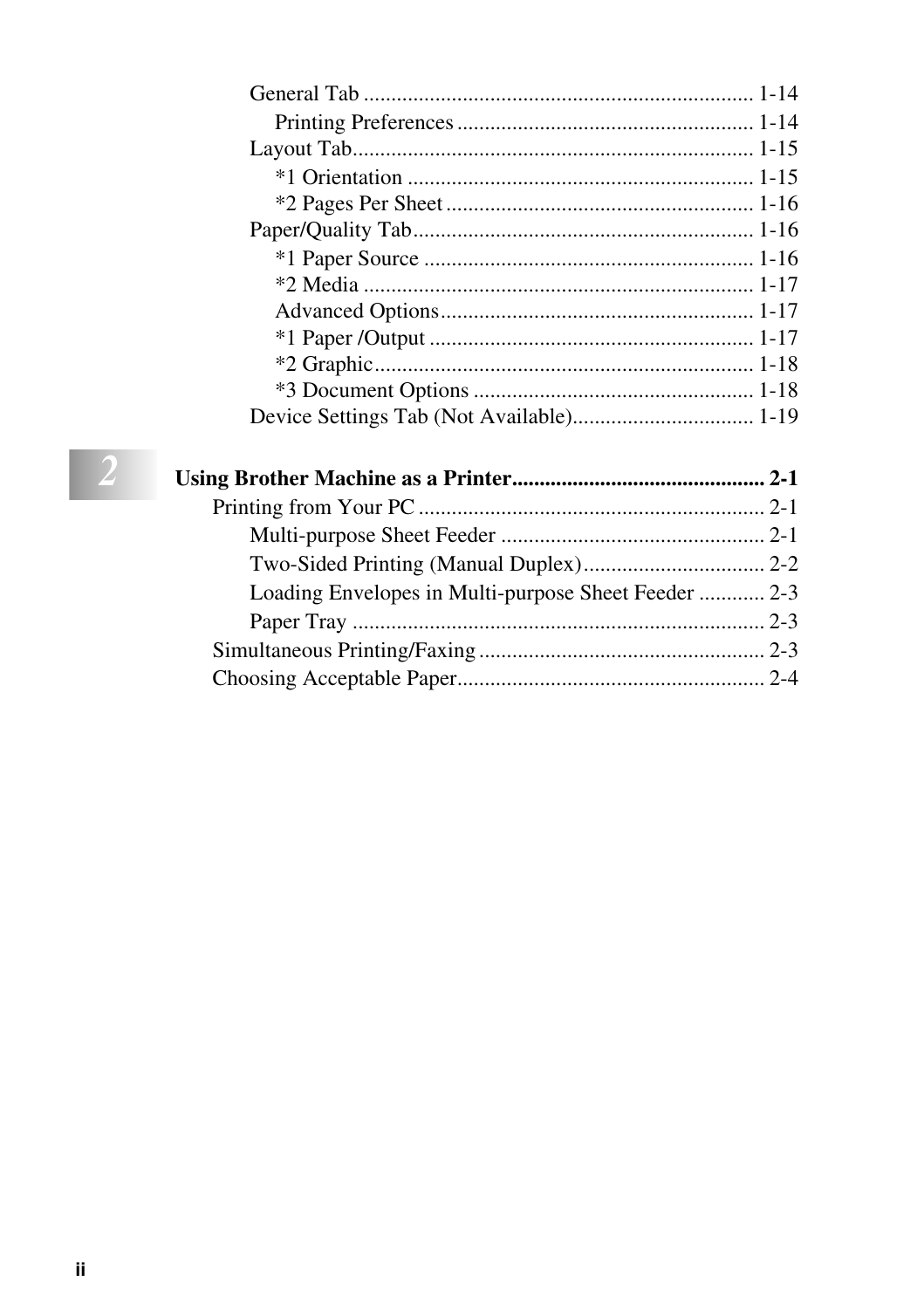# <span id="page-3-0"></span>*1 <sup>1</sup>***Printer Driver Settings (For Windows® Only)**

# <span id="page-3-1"></span>*Download the Brother Printer Driver*

You can download the Brother Printer Driver to use the FAX as a printer. A Printer Driver is software that translates data from the format used by a computer into the format required by a particular printer ; it uses a printer command language or page description language.

## <span id="page-3-2"></span>*Features in the Printer Driver (For Windows® 95/98/Me and Windows NT® 4.0 Users)*



**Note** The screens shown in this section are from Windows® 98. The screens on your PC may vary depending on your Windows® Operating System.

For more detailed information, please see the on-line Help in the printer driver.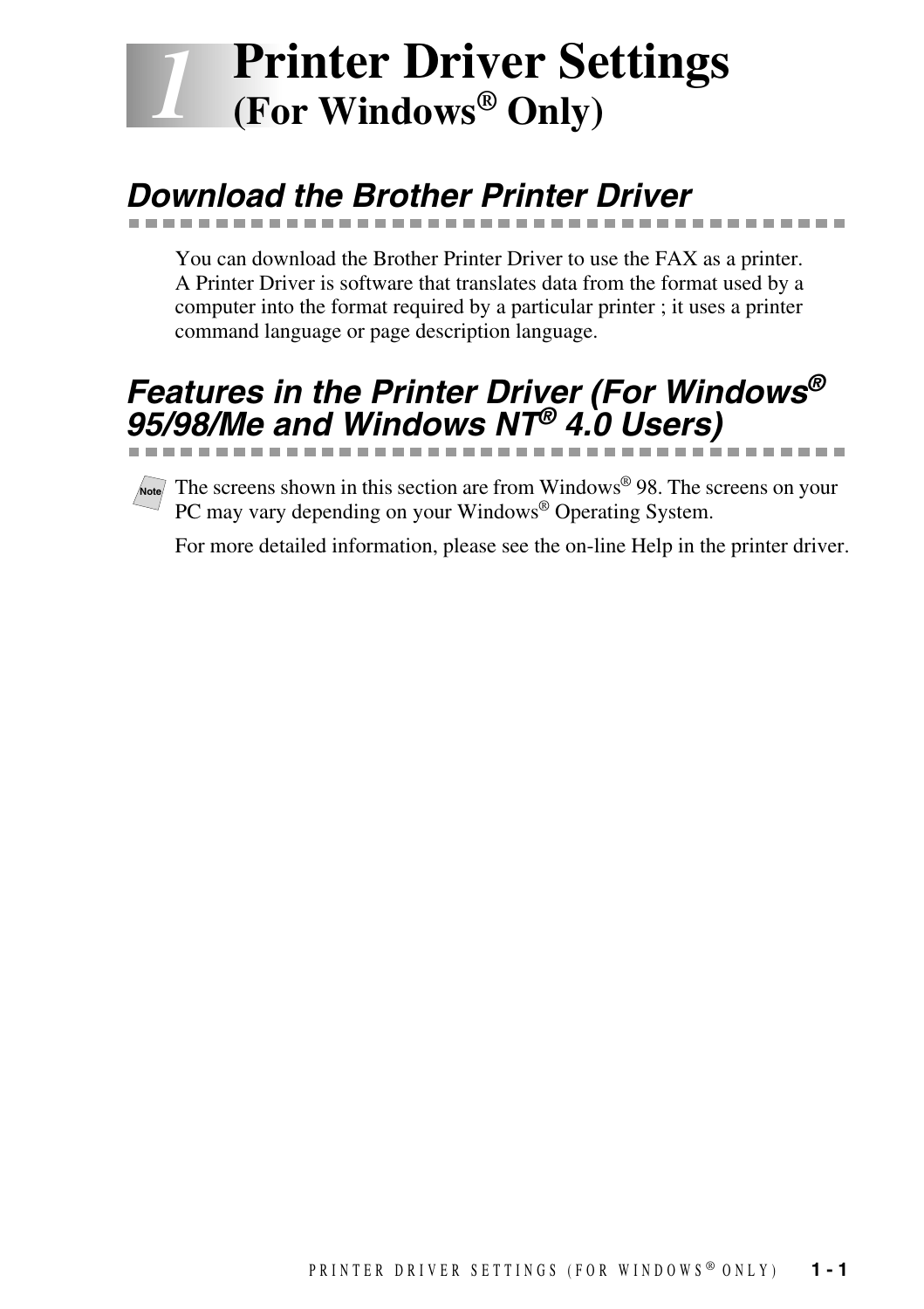# <span id="page-4-0"></span>*Basic Tab*

| <b>Brother FAX XXX Properties</b>          | 7x                                                                                                         |    |
|--------------------------------------------|------------------------------------------------------------------------------------------------------------|----|
| General Details Basic   Advanced   Support |                                                                                                            |    |
| Letter<br>8 % x 11 in                      | Paper Size<br>etter<br>Multiple Page<br>Normal<br><b>Border Line</b>                                       |    |
| 95                                         | Orientation<br>C Portrait<br>· C · Landscape<br>Copies<br>$\Box$ Collate<br>≜<br>Plain Paper<br>Media Type | *1 |
| <b>RACK CA</b>                             |                                                                                                            | *2 |
|                                            | Default<br>About                                                                                           |    |
|                                            | Cancel<br>0K<br>Help<br>Apply                                                                              |    |

-----------------------------

- \*1 Select the Paper size, Multiple Page and Orientation.
- \*2 Select number of Copies and Media Type.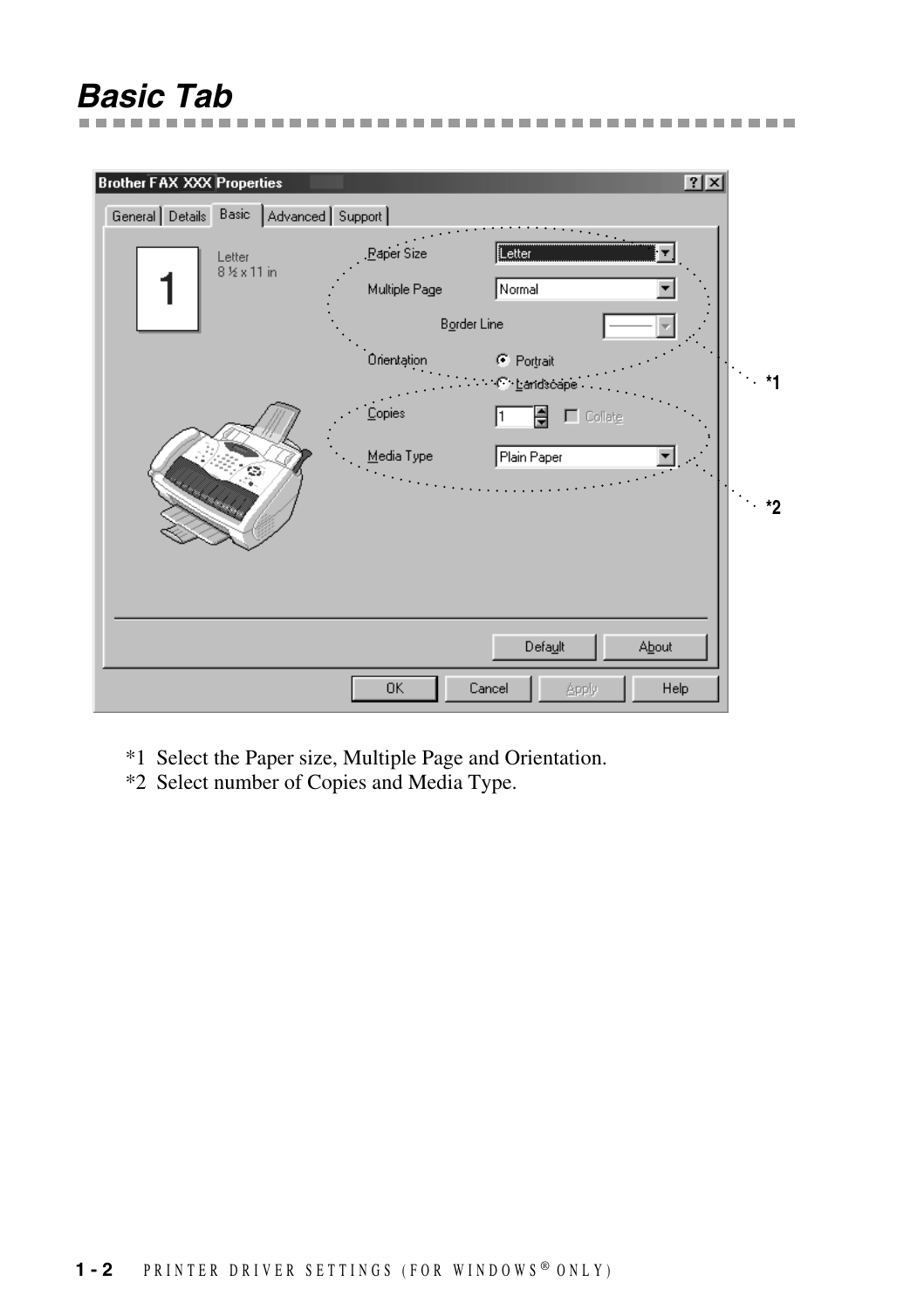#### <span id="page-5-0"></span>**Paper Size**

From the drop-down box select the Paper Size you are using.

### <span id="page-5-1"></span>**Multiple Page**

The Multiple Page selection can reduce the image size of a page allowing multiple pages to be printed on one sheet of paper or can enlarge the image size for printing one page on multiple sheets of paper.







**Ex.** 4 in 1 **Ex.** 1 in  $2 \times 2$  pages

#### <span id="page-5-2"></span>**Border Line**

When printing multiple pages on one sheet using the Multiple Page feature, you can choose to have a solid border, dashed border or no border around each page on the sheet.

## <span id="page-5-3"></span>**Orientation**

Orientation selects the position of how your document will be printed (Portrait or Landscape).



## <span id="page-5-4"></span>**Copies**

The copies selection sets the number of copies that will be printed.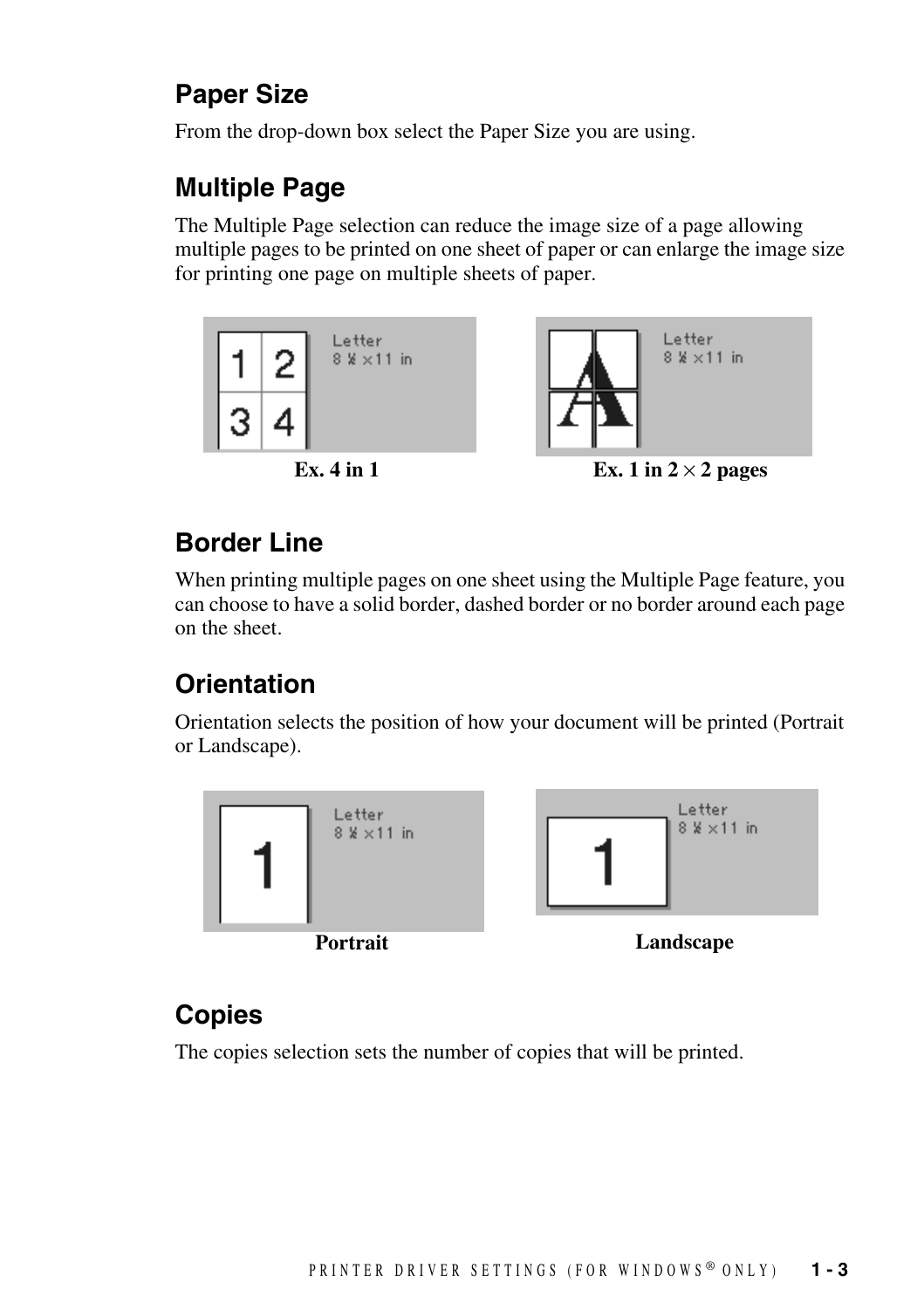#### <span id="page-6-0"></span>**Collate**

The collate selection is active if more than one copy is selected. With the collate check box selected, one complete copy of your document will be printed and then repeated for the number of copies you selected. If the collate check box is not selected, each page will be printed for all the copies selected before the next page in the document is printed.



**Collate box checked Collate box not checked**

#### <span id="page-6-1"></span>**Media Type**

You can use the following types of media in your printer. For the best print quality, select the type of media you wish to use.

- **Plain Paper**
- **Thin Paper**
- **Thick Paper**
- **Thicker Paper**
- **Bond Paper**
- **Transparencies**

When using ordinary plain paper, select **Plain Paper**. When using heavier weight paper, envelopes or rough paper, select **Thick Paper** or **Thicker Paper**. For bond paper, select **Bond Paper** ; for OHP transparencies, select **Transparencies**.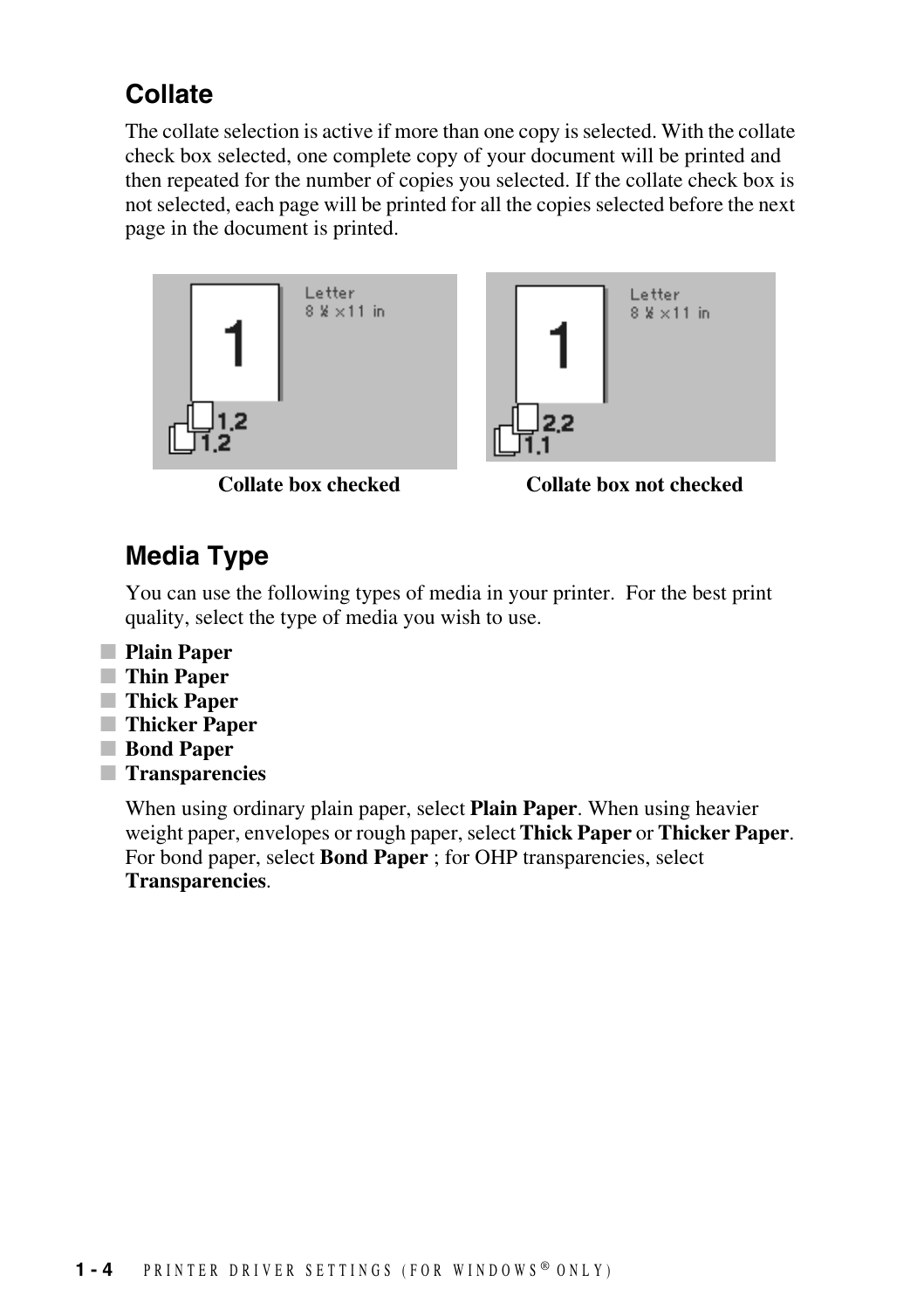## <span id="page-7-0"></span>*Advanced Tab*

| *2                                           | *3 | *4                   | *5              |                          |         |      |
|----------------------------------------------|----|----------------------|-----------------|--------------------------|---------|------|
| <b>Brother FAX XXX Properties</b>            |    |                      |                 |                          |         | 2x   |
| General Details   Basic   Advanced   Support |    |                      |                 |                          |         |      |
| АĮВ                                          |    |                      |                 |                          |         |      |
| 600 dpi                                      |    | Resolution           |                 | ← 600 dpi<br>$C$ 300 dpj |         |      |
|                                              |    |                      | Toner Save Mode | ு 0 ர<br>$C_0$           |         |      |
|                                              |    | <b>Print Setting</b> |                 | Auto (Recommended)       |         |      |
|                                              |    |                      |                 | C Manual                 | Setting |      |
|                                              |    |                      |                 |                          |         |      |
|                                              |    |                      |                 |                          |         |      |
|                                              |    |                      |                 |                          |         |      |
|                                              |    |                      |                 |                          | Default |      |
|                                              |    |                      | 0K              | Cancel                   | Apply   | Help |

---------------------

Change the tab settings by selecting one of the following icons:

- \*1 Print Quality
- \*2 Duplex Printing
- \*3 Watermark
- \*4 Page Setting
- \*5 Device Option

#### <span id="page-7-1"></span>**Print Quality (\*1)**

#### <span id="page-7-2"></span>**Resolution**

You can change the resolution as follows:

- 300 dpi
- 600 dpi

#### <span id="page-7-3"></span>**Toner Save**

You can save running costs by turning on the Toner Save Mode, which reduces the print density.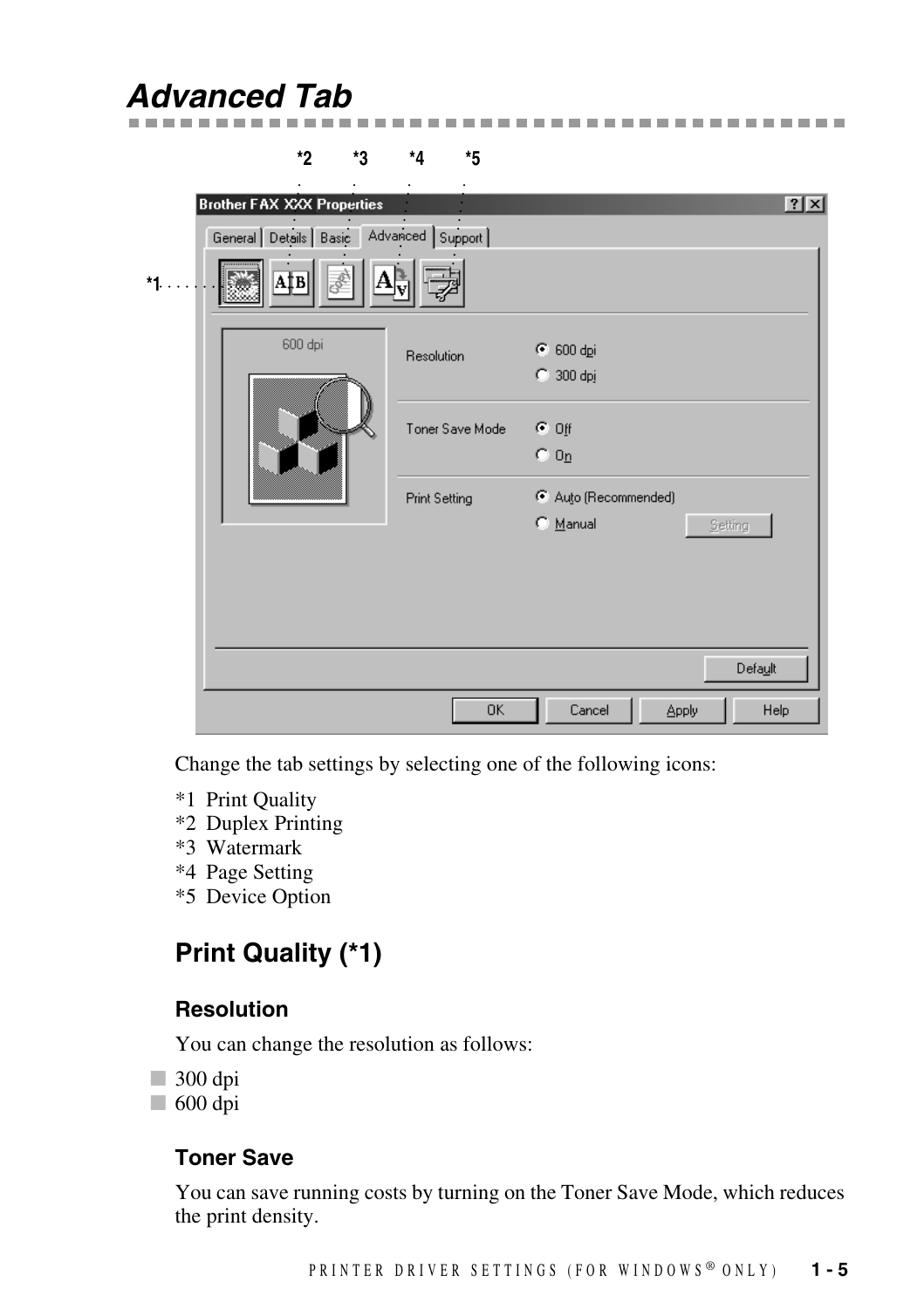#### <span id="page-8-0"></span>**Print Setting (For Windows® 95/98/98SE/Me Users Only)**

Print Setting is used for optimizing your print quality for the type of document being printed (Photos, Graphics or Scanned Images). When you choose **Auto (Recommended)**, the printer automatically uses the most suitable print settings.

With the Print Setting set to Manual, you can change the Brightness, Contrast and Graphics Quality options manually.

### <span id="page-8-1"></span>**Duplex Printing (\*2)**

Choosing the Duplex Printing icon displays the Manual Duplex features available.

| $\left  \cdot \right $<br><b>Brother FAX XXX Properties</b> |
|-------------------------------------------------------------|
| General Details   Basic   Advanced   Support                |
| AIB                                                         |
| Manual Duplex                                               |
| Duplex Type                                                 |
| ● Flip on Left Edge                                         |
| C Flip on Right Edge                                        |
| C Flip on Top Edge                                          |
| C Flip on Bottom Edge                                       |
| C Flip on Top Edge (No Reverse)                             |
| C Flip on Bottom Edge (No Reverse)                          |
| Binding Offset                                              |
| $0 < \boxed{0}$<br>$\sqrt{8}$<br>Offset [                   |
| $\bullet$ mm $\bullet$ inch                                 |
|                                                             |
|                                                             |
| Default                                                     |
| <b>OK</b><br>Cancel<br>Help<br>Apply                        |

#### <span id="page-8-2"></span>**Manual Duplex**

Check the Manual Duplex box. There are six types of duplex directions available for each orientation. In this mode, the FAX prints all the even numbered pages first. Then the printer driver stops and shows the instructions required to re-install the paper. When you click OK the odd numbered pages are printed.

#### <span id="page-8-3"></span>**Binding Offset**

Check the Binding Offset option, you can specify the offset value of the binding side in inches or millimeters (0 - 8 inches) [0 - 203.2 mm].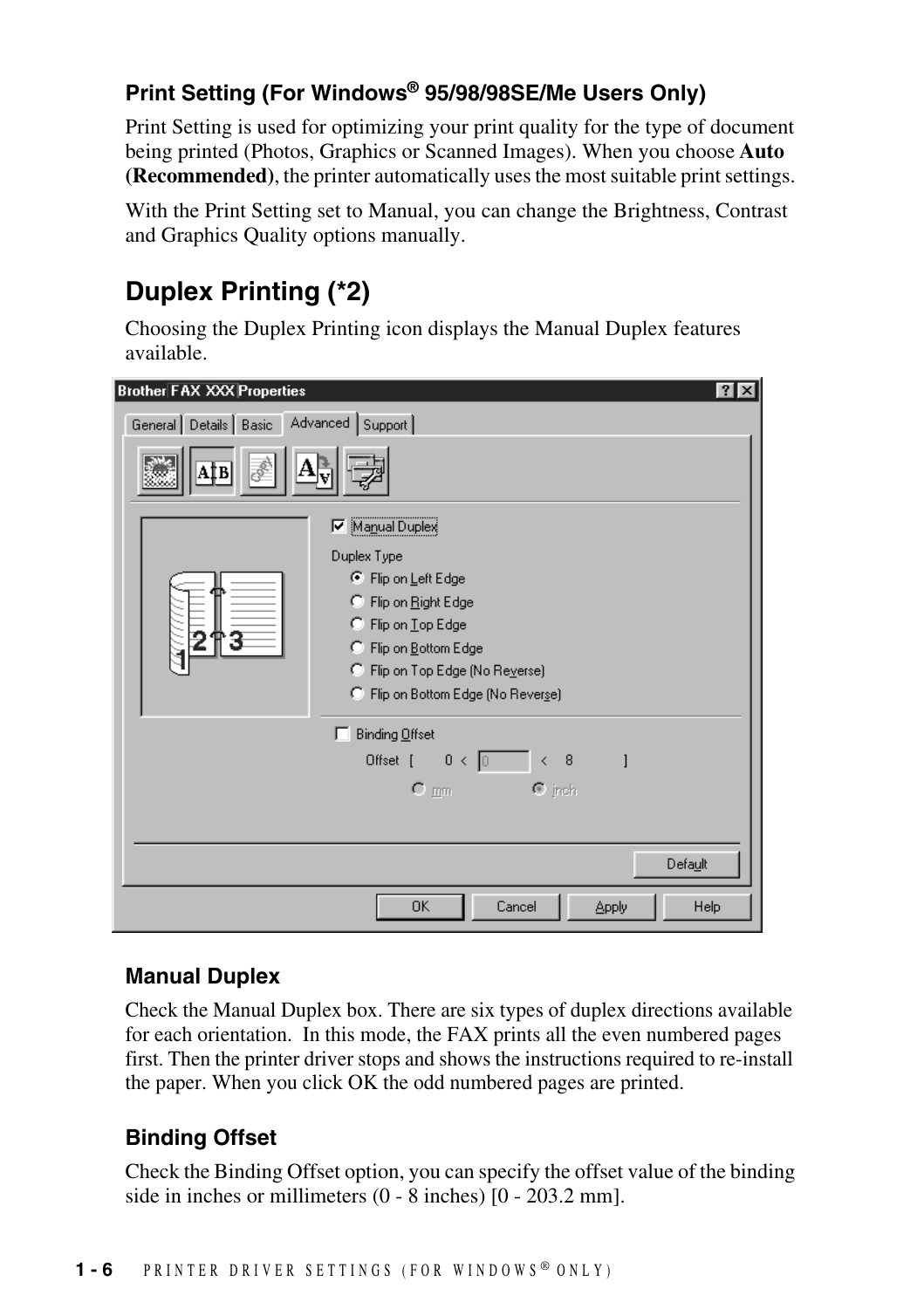#### <span id="page-9-0"></span>**Watermark (\*3)**

You can place a logo or text into your document as a Watermark by using a bitmap file as your source file or selecting one of the preset Watermarks.

| <b>Brother FAX XXX Properties</b> |                             |                                           | ? X     |
|-----------------------------------|-----------------------------|-------------------------------------------|---------|
| General Details   Basic           | Advanced Support            |                                           |         |
| $ \overline{\mathbf{A}} $<br>Š    |                             |                                           |         |
| Letter                            | Use Watermark<br>п          | $\overline{\triangleright}$ In background |         |
| 8 % x 11 in                       | Select Watermark            |                                           |         |
|                                   | CONFIDENTIAL<br><b>COPY</b> |                                           | Edit    |
|                                   | <b>DRAFT</b>                |                                           | Delete  |
|                                   |                             |                                           | New     |
|                                   | Custom Page Setting         |                                           |         |
|                                   | Page                        | Title                                     |         |
| Print Watermark                   |                             |                                           | Delete  |
| On all pages                      |                             |                                           |         |
|                                   | Page                        | Title                                     | Add     |
|                                   | ×                           |                                           |         |
|                                   |                             |                                           | Default |
|                                   | <b>OK</b>                   | Cancel<br><b>Apply</b>                    | Help    |

#### <span id="page-9-1"></span>**Print Watermark**

The Print Watermark feature offers printing choices of:

- **On all pages**
- **On first page only**
- **From second page**
- **Custom**

#### <span id="page-9-2"></span>**In Background**

With the In background feature checked the Watermark will print behind your document on the page. If this feature is not checked then the Watermark will print on top of your document.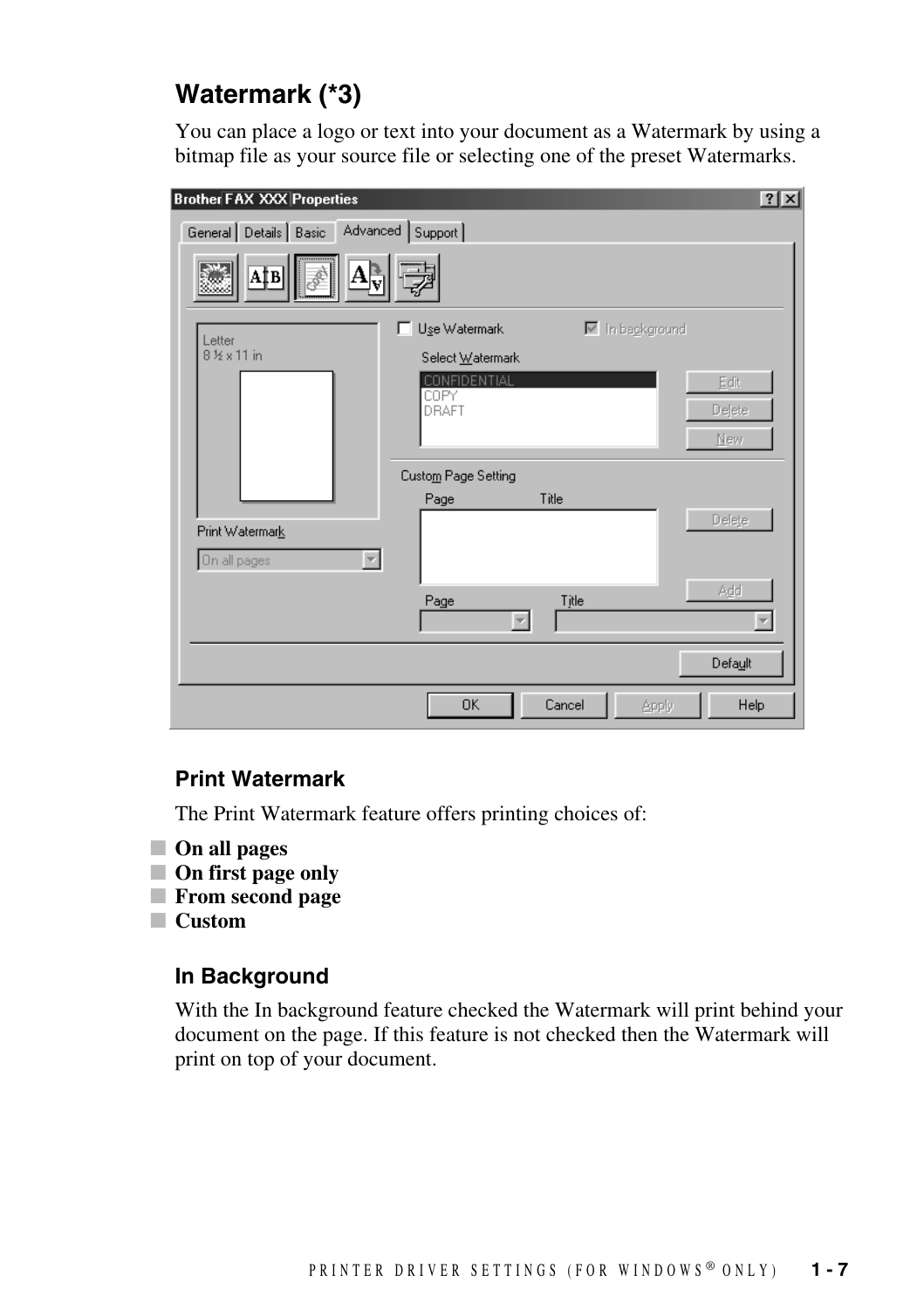You can change the size and the position of the Watermark on the page by selecting the Watermark and clicking the Edit button. If you want to add a new Watermark, click the New button and select Text or Bitmap from the Watermark Style.

#### <span id="page-10-0"></span>**Watermark Text**

Enter your Watermark text into the Text Box and select the Font, Size, Darkness and Style.

#### <span id="page-10-1"></span>**Watermark Bitmap**

Enter the file name and location of your bitmap image in the File box or Browse for the file location. You can also set the Scaling size of the image.

| <b>Watermark Setting</b>                       | $\vert x \vert$                           |
|------------------------------------------------|-------------------------------------------|
| Preview                                        | Title:                                    |
| Letter                                         |                                           |
| 8 % x 11 in                                    |                                           |
|                                                | Watermark Style                           |
|                                                |                                           |
|                                                | $C$ Lext<br>$\sigma$ <i>Bitmap</i>        |
|                                                | Watermark Text                            |
|                                                | Text                                      |
|                                                |                                           |
|                                                | Arial<br>Font                             |
|                                                | ê,<br>Darkness<br>$\%$<br>÷<br>Size<br>20 |
| Position                                       |                                           |
|                                                | Style<br>Regular                          |
| Automatically centered                         |                                           |
|                                                | Watermark Bitmap-                         |
| Ε<br>¥<br>$\underline{\mathbf{x}}$<br>Iо<br>Iо | Eile                                      |
|                                                |                                           |
| Angle<br>릨<br>45                               | Browse<br>Scaling<br>100<br>$\!\! \%$     |
|                                                |                                           |
| 0K                                             | Cancel                                    |
|                                                | $He$ lp                                   |

#### <span id="page-10-2"></span>**Position**

The position settings offer controls on where the Watermark will be positioned on the page.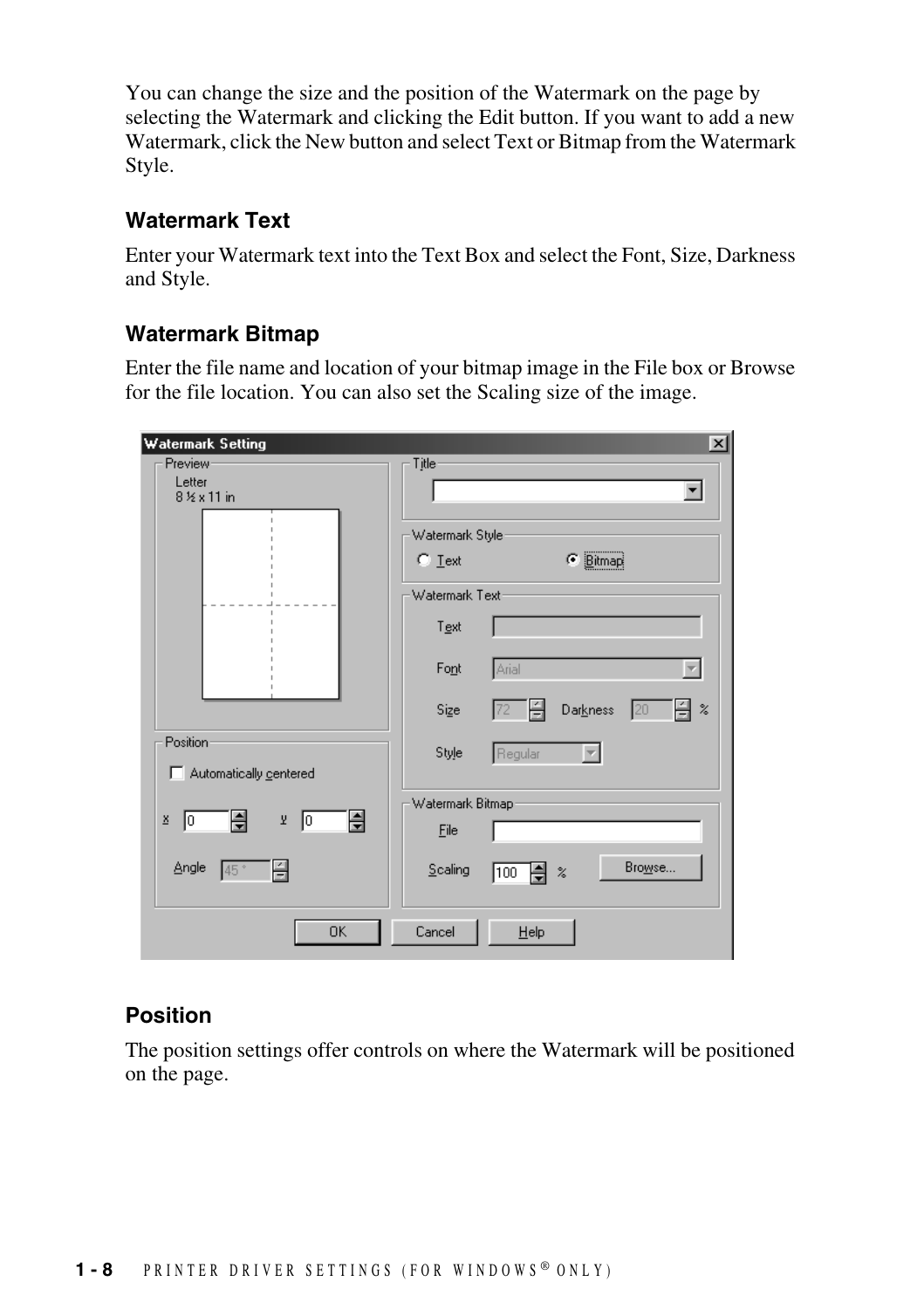#### <span id="page-11-0"></span>**Page Setting (\*4)**

You can change the print size of your document with the Scaling feature.

| <b>Brother FAX XXX Properties</b>            |                    |                                                    |          |       | 2 X     |
|----------------------------------------------|--------------------|----------------------------------------------------|----------|-------|---------|
| General Details   Basic   Advanced   Support |                    |                                                    |          |       |         |
| А‡В                                          |                    |                                                    |          |       |         |
| Letter<br>8 % x 11 in                        | Scaling            | $G$ Off<br>C Fit to Paper Size<br>$\subseteq$ Free |          |       |         |
|                                              |                    | Output Paper Size                                  | Letter   |       |         |
|                                              | Free [25 - 100 %]  |                                                    | e<br>100 |       |         |
|                                              | Mirror Print<br>г  |                                                    |          |       |         |
|                                              | Reverse Print<br>п |                                                    |          |       |         |
|                                              |                    |                                                    |          |       |         |
|                                              |                    |                                                    |          |       |         |
|                                              |                    |                                                    |          |       |         |
|                                              |                    |                                                    |          |       | Default |
|                                              |                    | 0K                                                 | Cancel   | Apply | Help    |

- *1* Check **Off** if you want to print the document as it appears on your screen.
- *2* Check **Fit to Paper Size** if your document has an unusual size or if you have only the standard size paper.
- *3* Check **Free** if you want to reduce or enlarge the output.

You can also use the Mirror or Reverse Print feature for your page setting.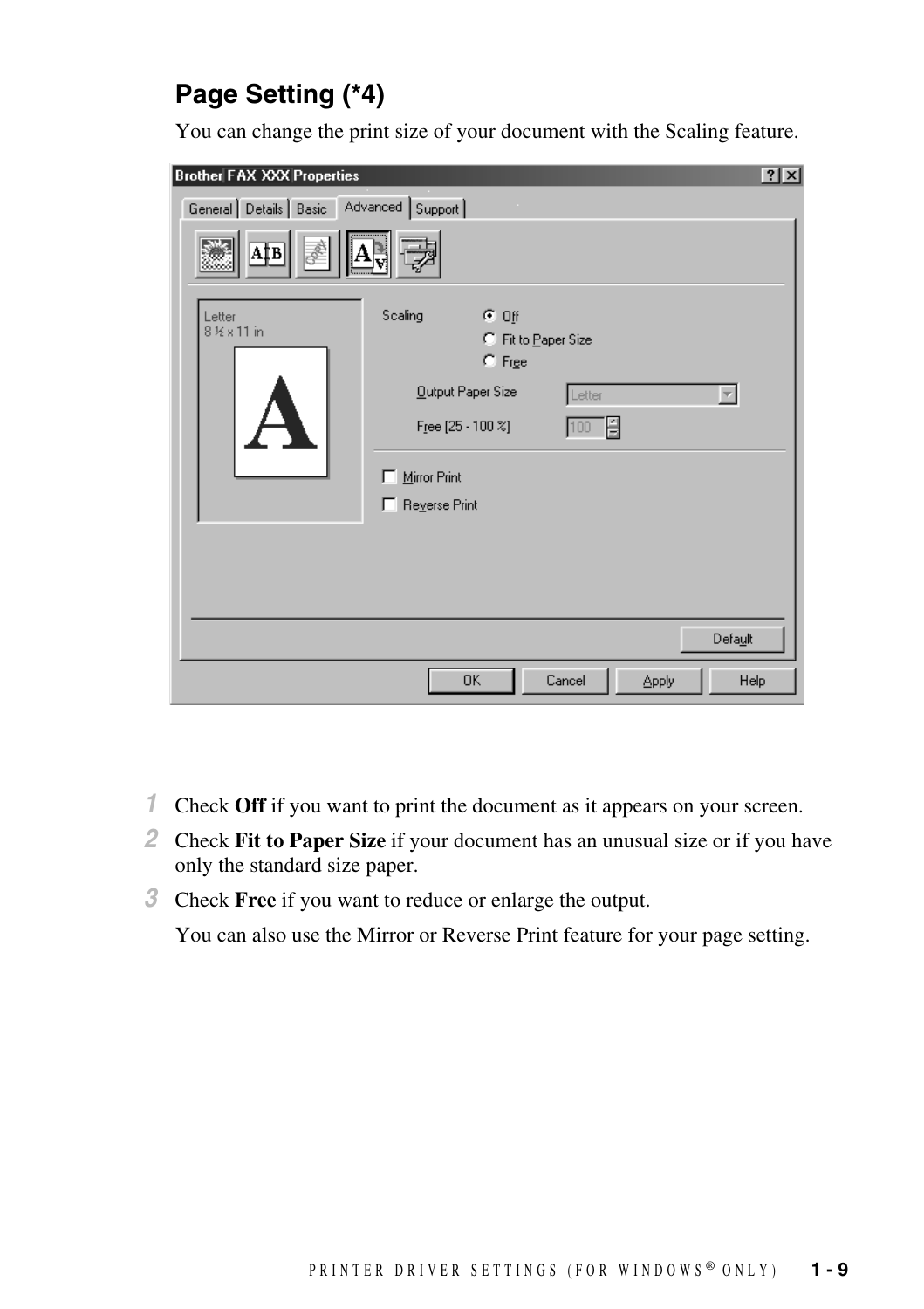#### <span id="page-12-0"></span>**Device Options (\*5)**

Set one of the following Printer Functions:

- Quick Print Setup
- Administrator (For Windows<sup>®</sup> 95/98/98SE Me Users Only)
- Print Date & Time

| <b>Brother FAX XXX Properties</b>                      |                               | 2x |
|--------------------------------------------------------|-------------------------------|----|
| General Details   Basic   Advanced   Support           |                               |    |
| А‡В                                                    |                               |    |
| Printer Function<br>Quick Print Setup<br>Administrator | Quick Print Setup             |    |
| Print Date & Time<br> <br>                             | $C_0$                         |    |
|                                                        | ு 01                          |    |
|                                                        |                               |    |
|                                                        | Setting                       |    |
|                                                        |                               |    |
|                                                        |                               |    |
|                                                        |                               |    |
|                                                        |                               |    |
|                                                        |                               |    |
|                                                        |                               |    |
|                                                        |                               |    |
|                                                        | Default                       |    |
|                                                        | 0K<br>Cancel<br>Help<br>Apply |    |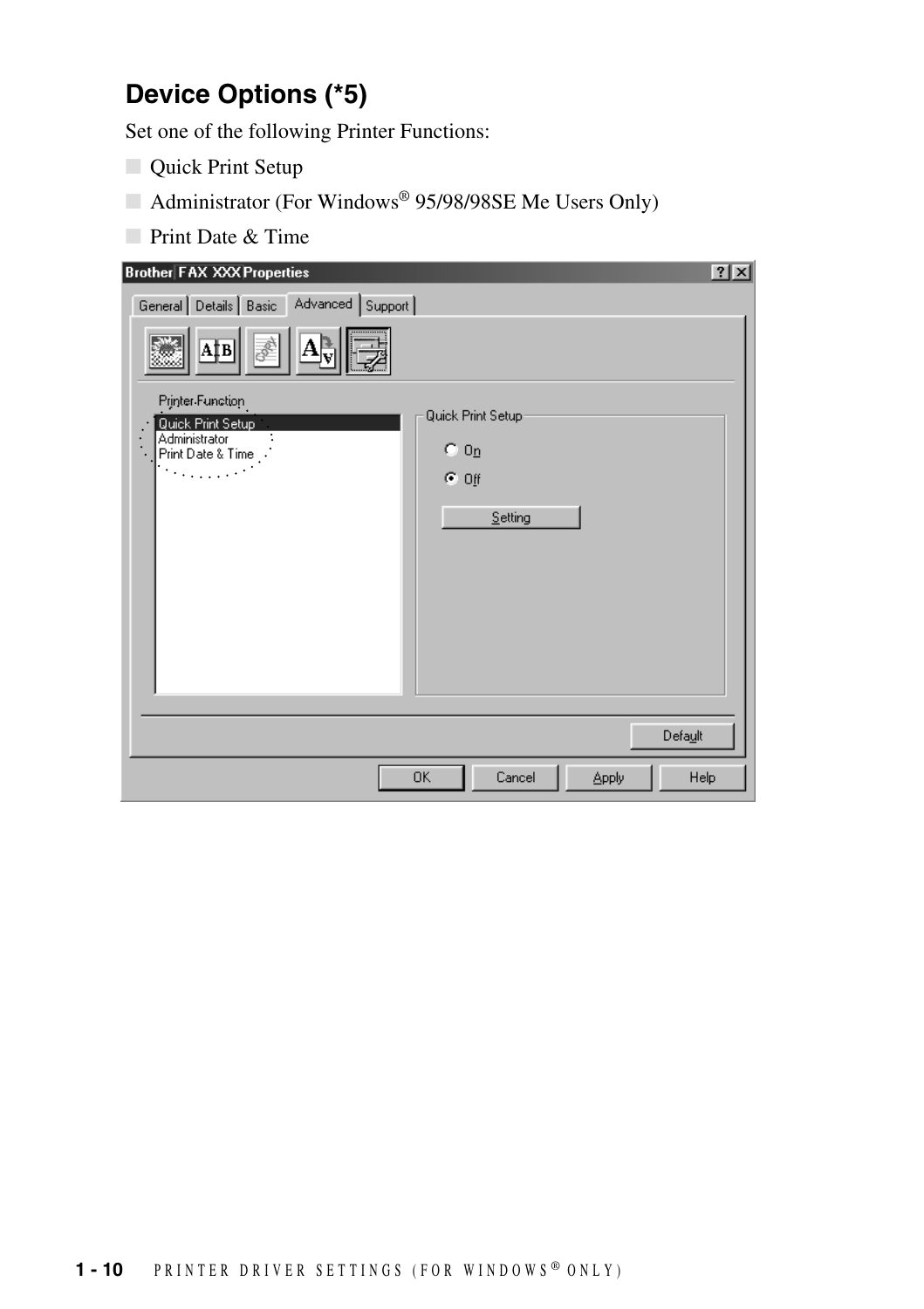#### <span id="page-13-0"></span>**Quick Print Setup**

The Quick Print Setup feature allows you to quickly select driver settings. To view settings, simply click your mouse button on the task tray icon. This feature can be set to ON or OFF from the Device Options section.

| Normal             | Multiple Page <normal></normal>     |          |  |
|--------------------|-------------------------------------|----------|--|
| $2$ in 1           | Manual Duplex <off></off>           |          |  |
| 4 in 1             | Toner Save Mode <off></off>         |          |  |
| 9 <sub>in1</sub>   | Media Type <plain paper=""></plain> |          |  |
| 16 in 1<br>25 in 1 | Default                             |          |  |
| $1$ in $2x2$       | <b>Printer Property</b>             |          |  |
| $1$ in $3x3$       | Display Toolbar                     |          |  |
| $1$ in $4x4$       | About                               |          |  |
| 1 in 5x5           | Exit                                |          |  |
|                    |                                     | 11:20 AM |  |

#### <span id="page-13-1"></span>**Administrator (For Windows® 95/98/98SE/Me Users Only)**

The Administrator selection permits the Copy, Scaling and Watermark features to be locked and password protected.

| <b>Brother FAX XXX Properties</b>            | $ ?  \times$              |                 |
|----------------------------------------------|---------------------------|-----------------|
| General Details   Basic   Advanced   Support |                           |                 |
| A‡B                                          |                           |                 |
| <b>Printer Function</b>                      |                           |                 |
| Quick Print Setup<br>Administrator           | Administrator             |                 |
| Print Date & Time                            | Setting                   |                 |
|                                              |                           |                 |
|                                              |                           |                 |
|                                              |                           |                 |
|                                              |                           |                 |
|                                              | <b>Administration</b>     | $\vert x \vert$ |
|                                              |                           |                 |
|                                              | $\Box$ Copy Lock          |                 |
|                                              | Scaling Lock              |                 |
|                                              | □ Watermark Lock          |                 |
|                                              | Password                  |                 |
|                                              |                           |                 |
|                                              | Set password<br>OK<br>Set |                 |
|                                              |                           |                 |

**Note** Record your password and keep it in a safe place for future reference. If you forget your password these settings can not be accessed.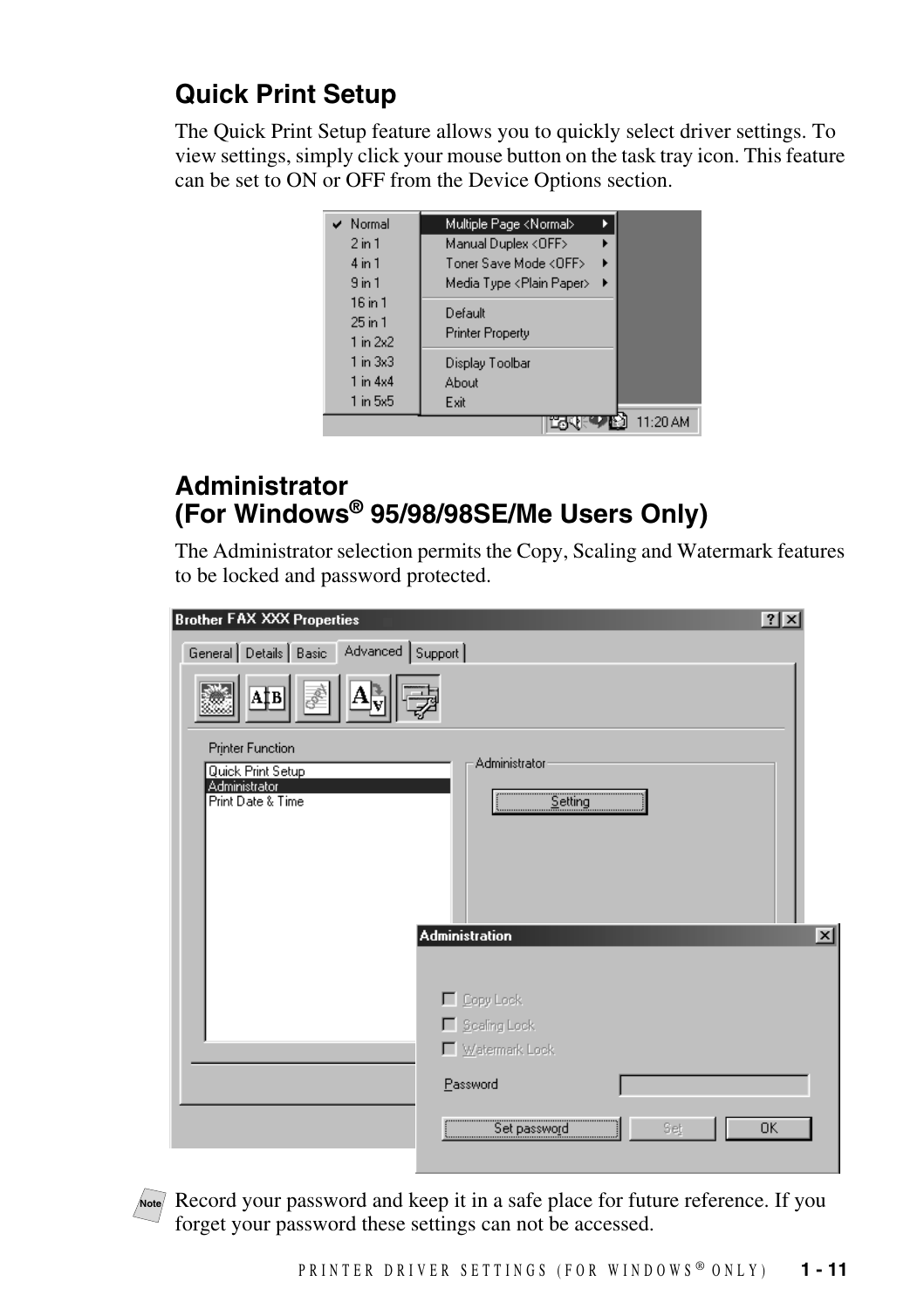#### <span id="page-14-0"></span>**Print Date & Time**

When enabled, the Print Date and Time feature will automatically print the date and time on your document from your computer's system clock.

| <b>Brother FAX XXX Properties</b>                                        |                  |                     | 2x                      |
|--------------------------------------------------------------------------|------------------|---------------------|-------------------------|
| General Details   Basic Advanced Support                                 |                  |                     |                         |
| AĮB                                                                      |                  |                     |                         |
| <b>Printer Function</b><br>Date & Time                                   |                  |                     |                         |
| Quick Print Setup<br>Administrator<br>Print Date & Time<br>$\Box$ Enable | Setting          |                     |                         |
| Date & Time                                                              |                  |                     | $\overline{\mathbf{x}}$ |
|                                                                          | Format           |                     |                         |
|                                                                          | Date             | Mon.10 Apr 2000     |                         |
|                                                                          | Time             | 19:49:43            | ▼                       |
|                                                                          |                  | Font                |                         |
| Date & Time                                                              | Position         |                     |                         |
| Background                                                               | $\subseteq$ Left | $\mathbb{C}$ Center | $G$ Right               |
| e e<br>Darkness <sup>O</sup><br>C Opague<br><b>C</b> Transparent         | $\bigcirc$ Lop   | © <u>B</u> ottom    |                         |
| <b>OK</b>                                                                | Cancel           | Default             |                         |

Click the **Setting** button to change the Date and Time Format, Position and Font. To include a background with the Date and Time, select Opaque. When Opaque is selected you can set the Darkness of the Date and Time background by changing the percentage.

**Note** The Date and Time indicated in the selection box represents the format that will be printed. The actual Date and Time printed on your document is automatically retrieved from the settings of your computer.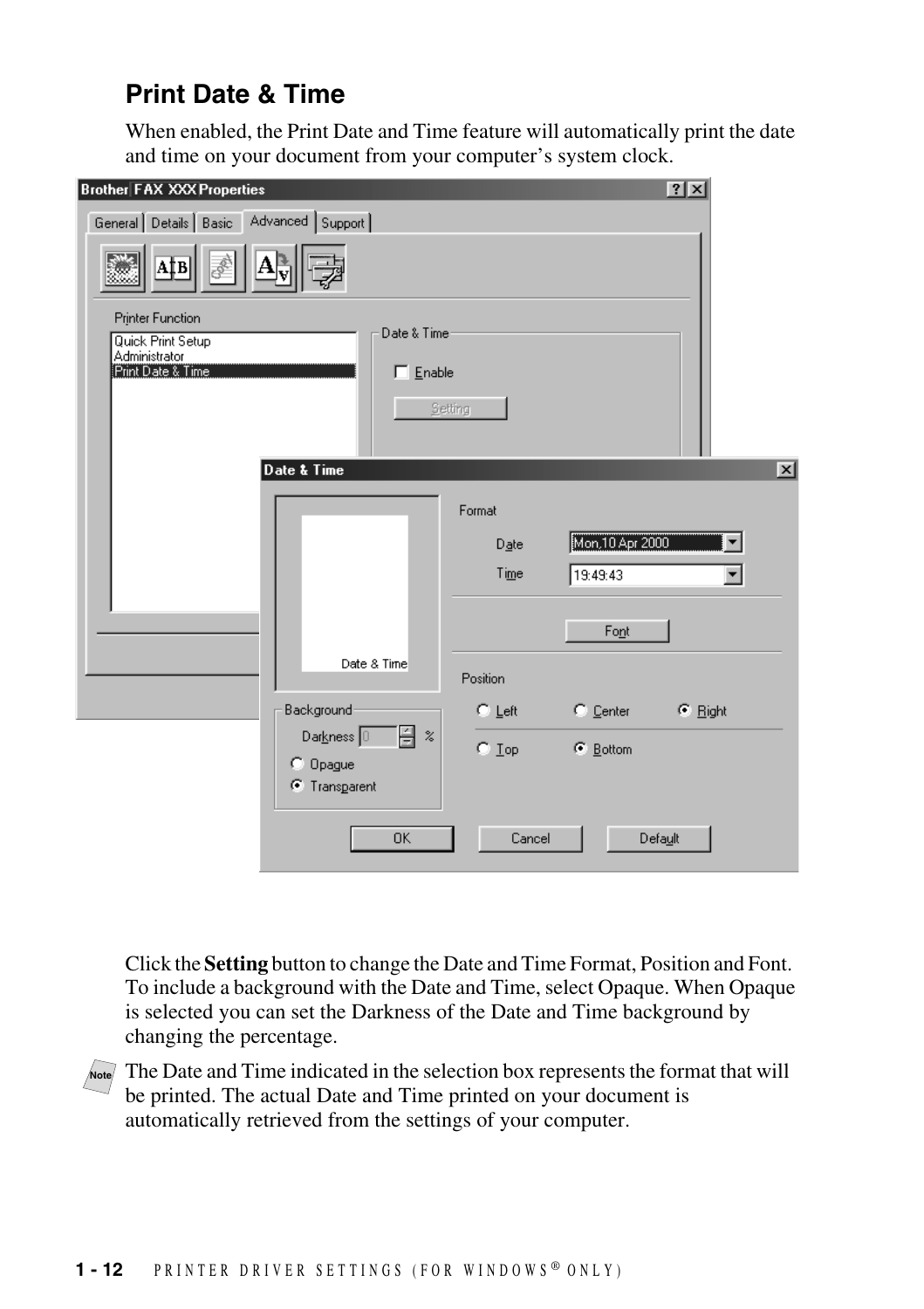# <span id="page-15-0"></span>*Support*

The Support Tab provides driver version and setting information. In addition there are links to the Brother Solutions Center and Driver Update Web sites.

--------------

#### <span id="page-15-1"></span>**Brother Solutions Center**

The Brother Solutions Center is a Web site offering information about your Brother product including FAQ's, User Guides, Driver Updates and Tips for using your machine.

#### <span id="page-15-2"></span>**Web Update**

Web Update checks the Brother web site for updated drivers and automatically downloads and updates the driver on your computer.

#### <span id="page-15-3"></span>**Check Setting**

The Check Setting selection displays a list of your current drivers settings.

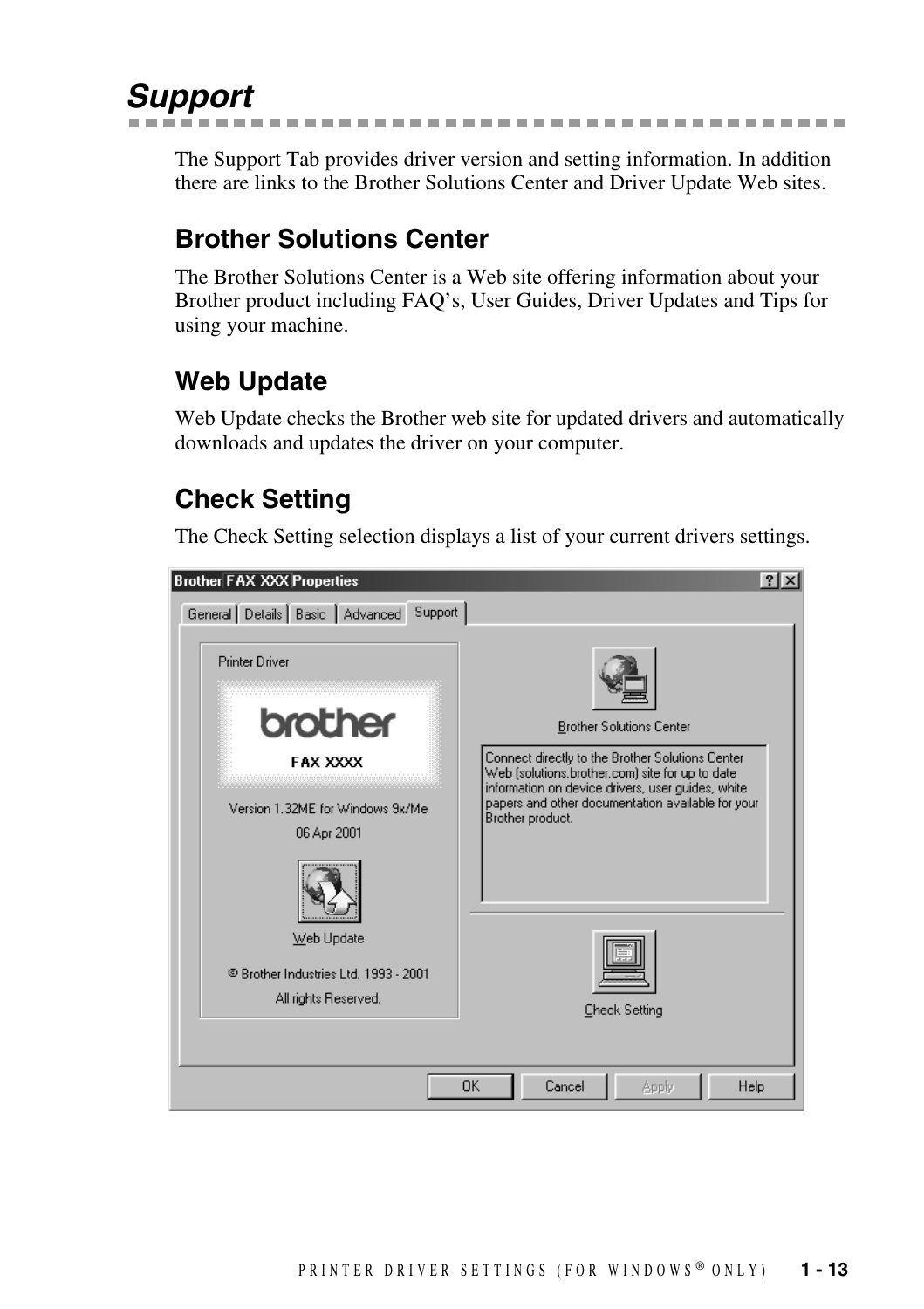# <span id="page-16-0"></span>*Features in the Printer Driver (For Windows® 2000)*

*The Windows® 2000 printer driver utilizes Microsoft's uni-driver architecture. The following section describes the driver features and selections available for Windows® 2000.*

#### <span id="page-16-1"></span>**General Tab**

| <b>Brother FAX XXXProperties</b>                                |
|-----------------------------------------------------------------|
| General Sharing   Ports   Advanced   Security   Device Settings |
| Brother FAX XXXX                                                |
| Location:                                                       |
| Comment:                                                        |
| Brother FAX XXXX<br>Model:                                      |
| Features                                                        |
| Color: No.<br>Paper available:                                  |
| Letter<br>Double-sided: No                                      |
| Staple: No                                                      |
| Speed: 10 ppm                                                   |
| Maximum resolution: 600 dpi                                     |
| Printing Preferences<br>Print Test Page                         |
| <b>OK</b><br>Cancel<br>Apply                                    |

#### <span id="page-16-2"></span>**Printing Preferences**

In the General tab, click the **Printing Preferences...** button to access the Layout tab.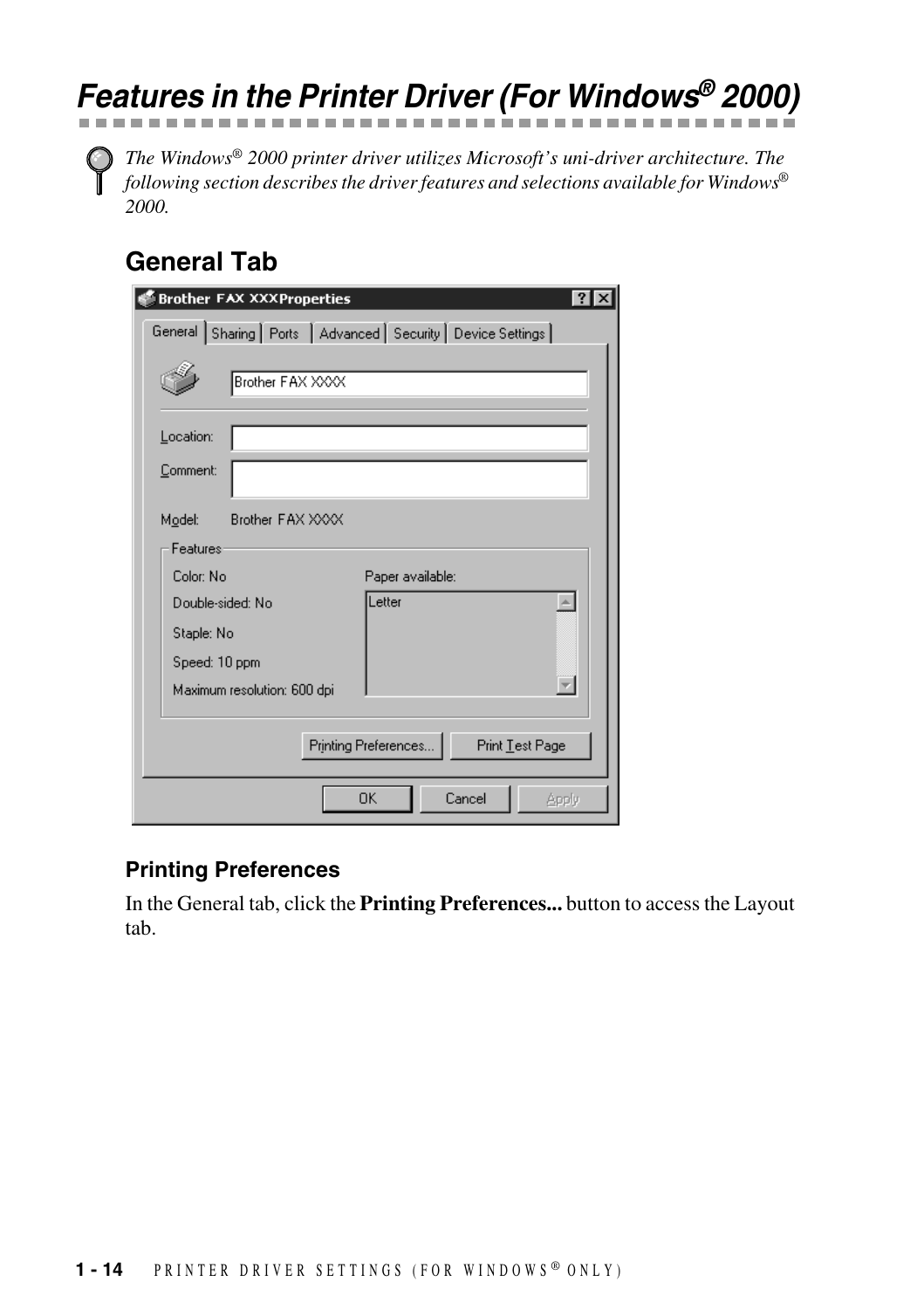#### **Layout Tab**

<span id="page-17-0"></span>

#### <span id="page-17-1"></span>**\*1 Orientation**

Select the Orientation, which is how your document will be positioned on the paper (Portrait or Landscape).

| ---<br>$\sim$<br>--<br>.<br>--- | $-$ |  |
|---------------------------------|-----|--|
|                                 |     |  |

| ----- |
|-------|

Portrait Landscape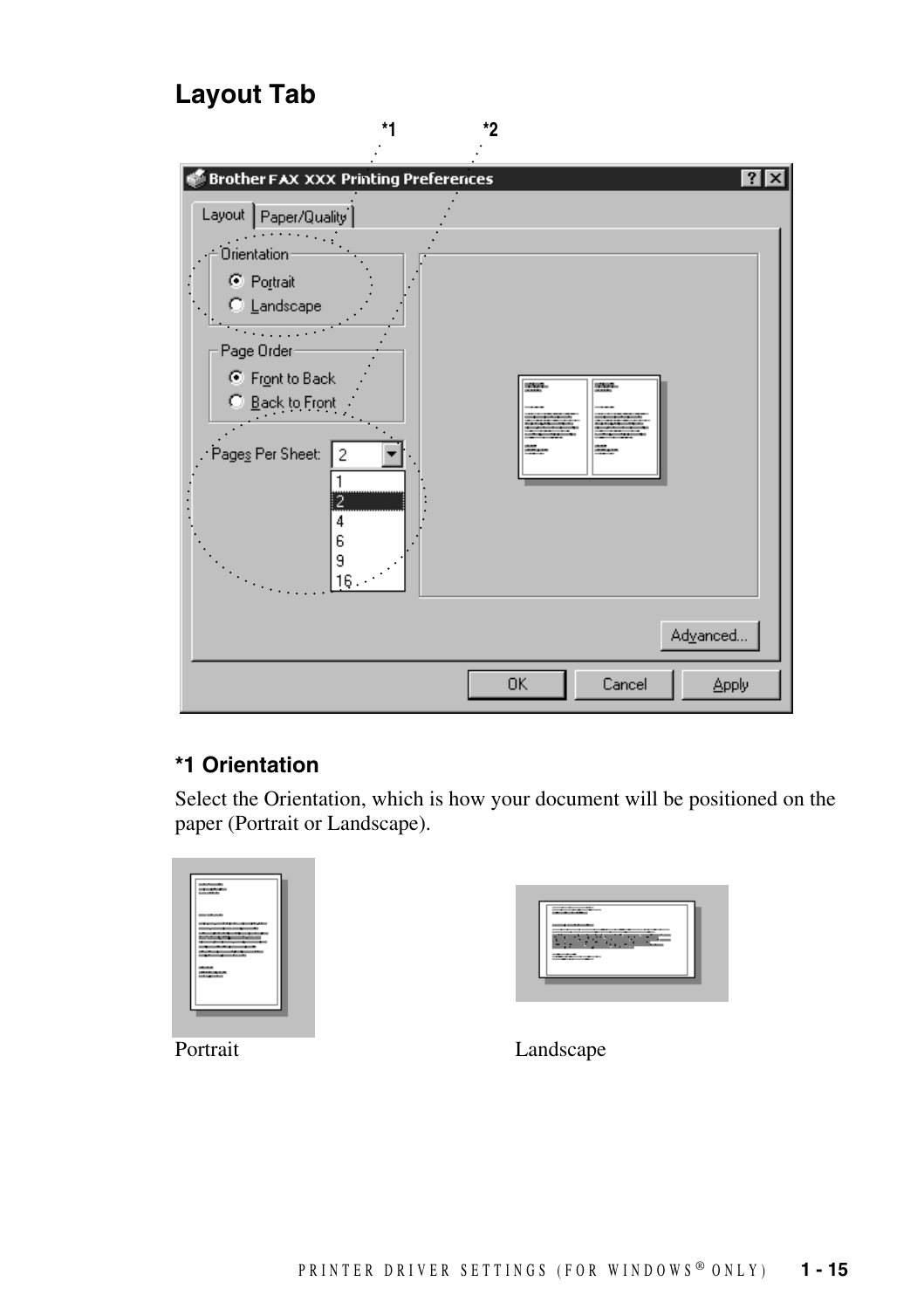#### <span id="page-18-0"></span>**\*2 Pages Per Sheet**

You can select 1, 2, 4, 6, 9 or 16 pages to be printed on one sheet of paper. The image of each page will be reduced as needed to fit on the paper.





 $2 \text{ in } 1$  4 in 1

## <span id="page-18-1"></span>**Paper/Quality Tab**

| Layout Paper/Quality<br>Tray Selection: | *1 |
|-----------------------------------------|----|
|                                         |    |
|                                         |    |
| Automatically Select<br>Paper Source:   | *2 |
| и.<br>  Regular<br>Media:               |    |
|                                         |    |
|                                         |    |
|                                         |    |
|                                         |    |
|                                         |    |
|                                         |    |
|                                         |    |
|                                         |    |
| Advanced                                |    |
| Cancel<br>0K<br>Apply                   |    |

#### <span id="page-18-2"></span>**\*1 Paper Source**

The paper source is set to "Automatically Select" because the FAX will select the appropriate paper source for you.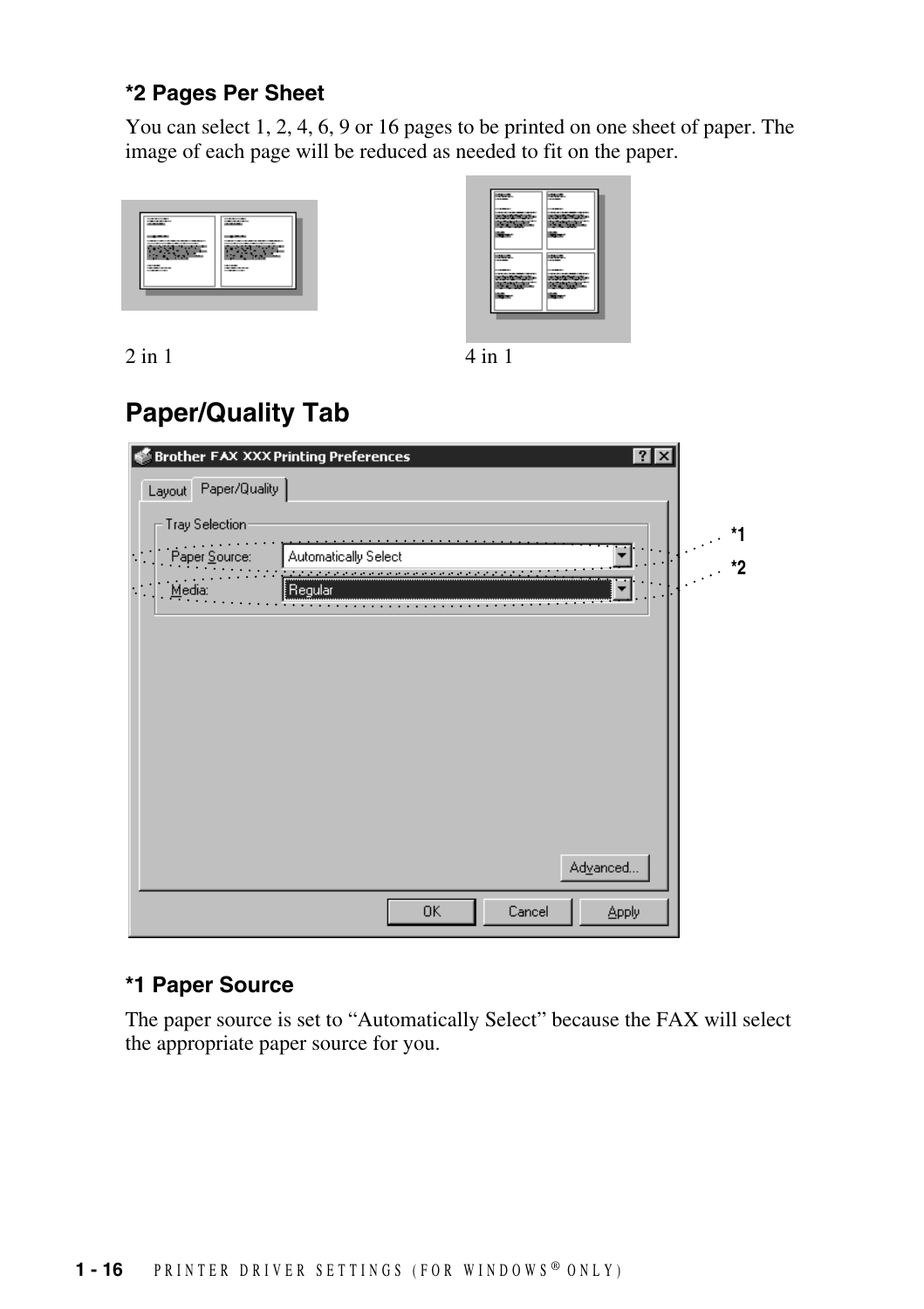#### <span id="page-19-0"></span>**\*2 Media**

For the best print quality, select the type of media you are using:

- Regular
- Thick Paper
- Thicker Paper
- Transparency

When using ordinary plain paper, select Regular. When using heavier weight paper, envelopes, or rough paper, select Thick Paper or Thicker Paper. For OHP transparencies, select Transparency.

#### <span id="page-19-1"></span>**Advanced Options**

Click the **Advanced...** button in the Paper/Quality tab to access the screen below:



#### <span id="page-19-2"></span>**\*1 Paper /Output**

*Paper Size* – Select the paper size of the document you are printing. This size should be the same as the paper size that is set in your application software.

*Copy Count* – Type the number of copies you want.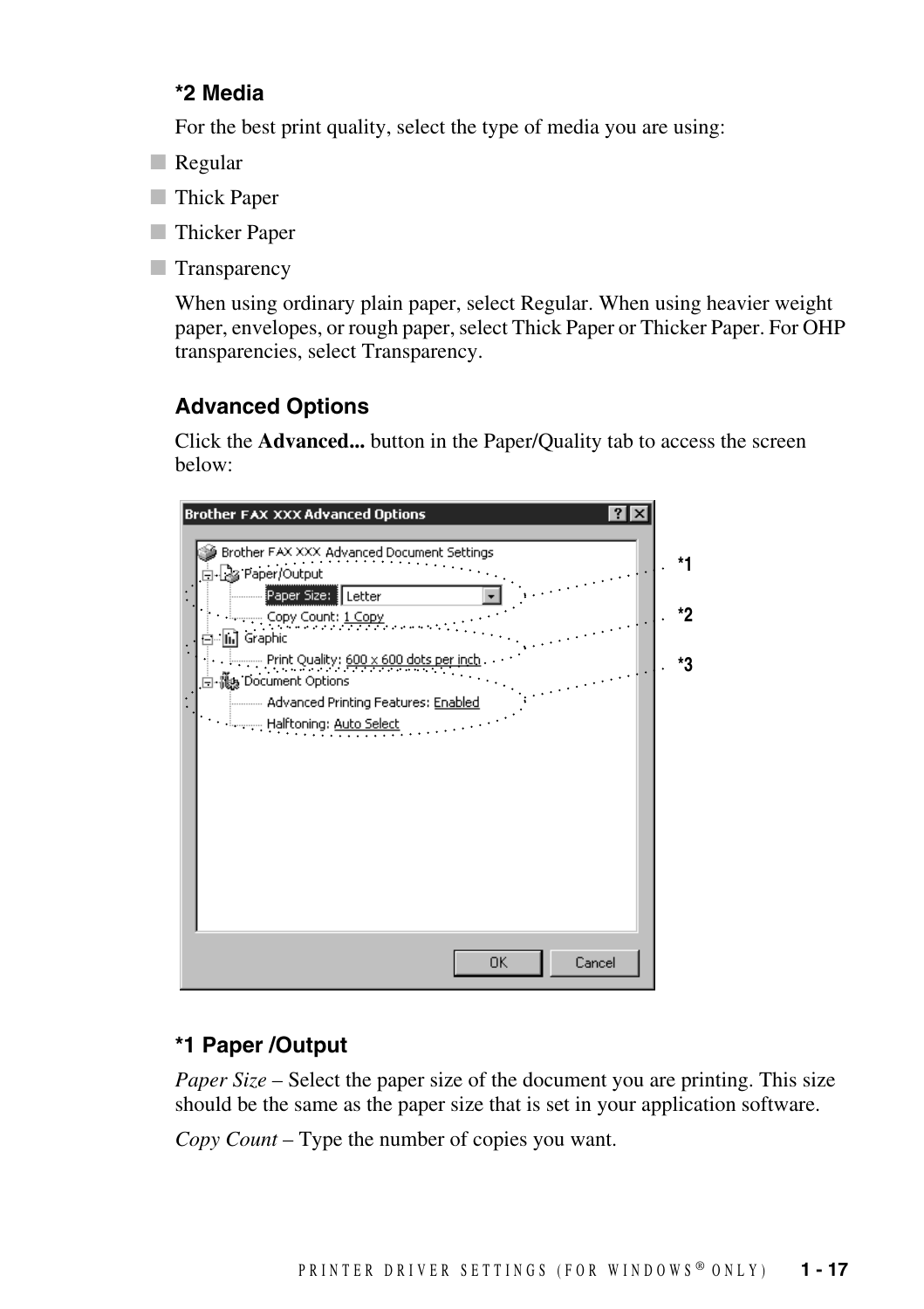#### <span id="page-20-0"></span>**\*2 Graphic**

*Print Quality* – You can change the resolution as follows:

- $\Box$  600  $\times$  600 dots per inch
- $\Box$  300  $\times$  300 dots per inch

#### <span id="page-20-1"></span>**\*3 Document Options**

*Advanced Printing Features* – You can Enable or Disable Advanced Printing Features from this selection. If you disable it, Page Order, Pages Per Sheet, Copy and Collate will be disabled.

*Halftoning* – This selection is for changing the dither pattern to achieve the best print results when printing graphics. The choices are as follows:

- Auto Select
- Super Cell
- Dither  $6 \times 6$
- $\Box$  Dither  $8 \times 8$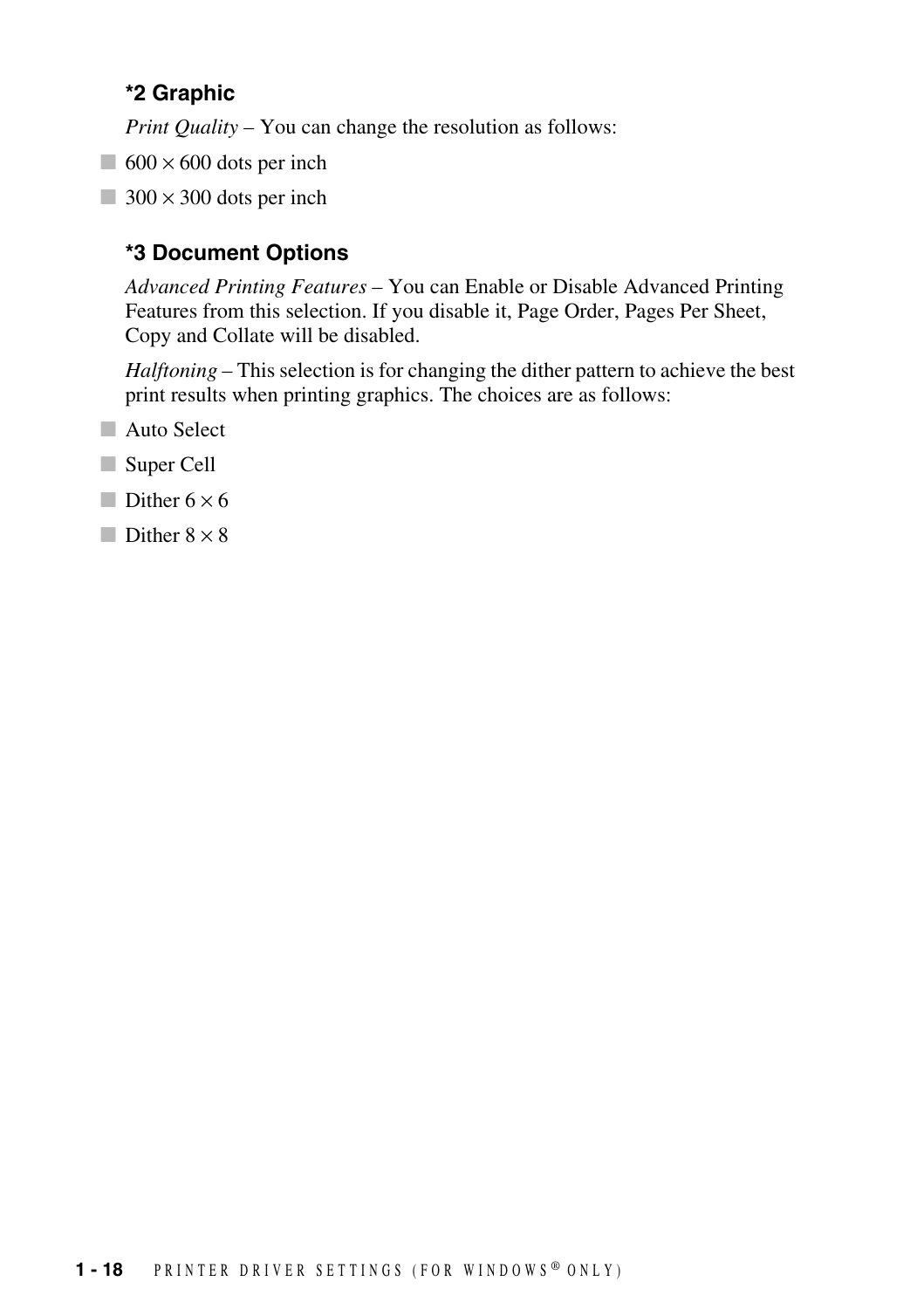#### <span id="page-21-0"></span>**Device Settings Tab (Not Available)**

| <b>Brother FAX XXX Properties</b><br>$ 2\rangle$                                            |
|---------------------------------------------------------------------------------------------|
| General Sharing   Ports   Advanced   Security Device Settings                               |
| Brother FAX XXX Device Settings<br>白…奧 Form To Tray Assignment<br>Upper Paper Tray: Italien |
| Cancel<br>0K<br>Apply                                                                       |

*Form To Tray Assignment* – The paper size is displayed. If you want to change the paper size, click the **Advanced** button in the Paper/Quality tab, and then select another paper size.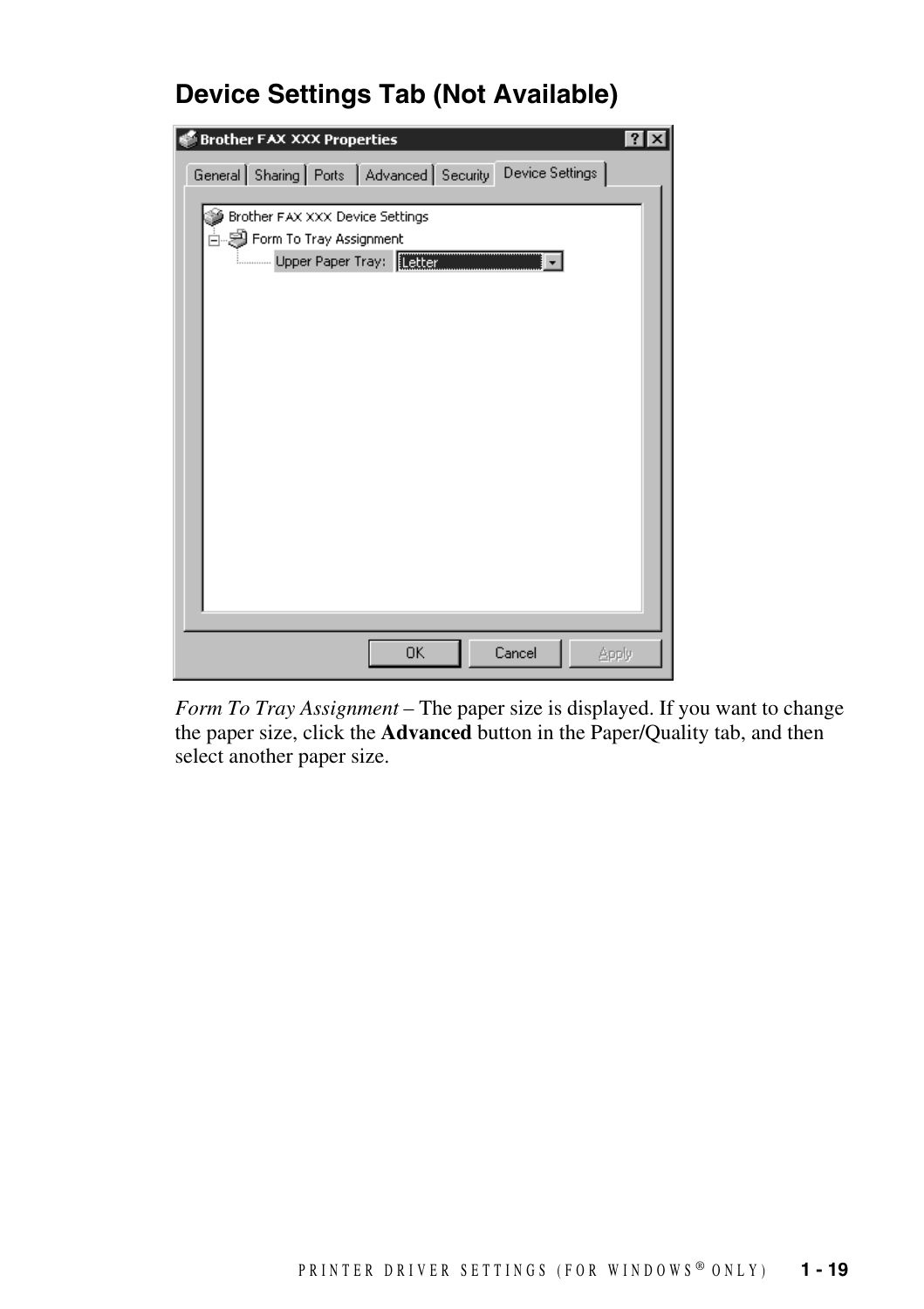# <span id="page-22-0"></span>*2 <sup>2</sup>***Using Brother Machine as a Printer**

# <span id="page-22-1"></span>*Printing from Your PC*

#### <span id="page-22-2"></span>**Multi-purpose Sheet Feeder**

The FAX's multi-purpose sheet feeder can feed plain paper, envelopes, and organizer paper. When the FAX receives data from your computer, it begins the print process by loading paper from the multi-purpose sheet feeder.

-----------------

■ Select the print command from your PC. Your PC sends a print command and data to the FAX. If there are more pages, the FAX begins to print the next page automatically.

You may select the paper source, paper size, and orientation in your application software.

If your application software does not support your custom paper size, select the next larger paper size. Then adjust the print area by changing the left and right margins in your application software.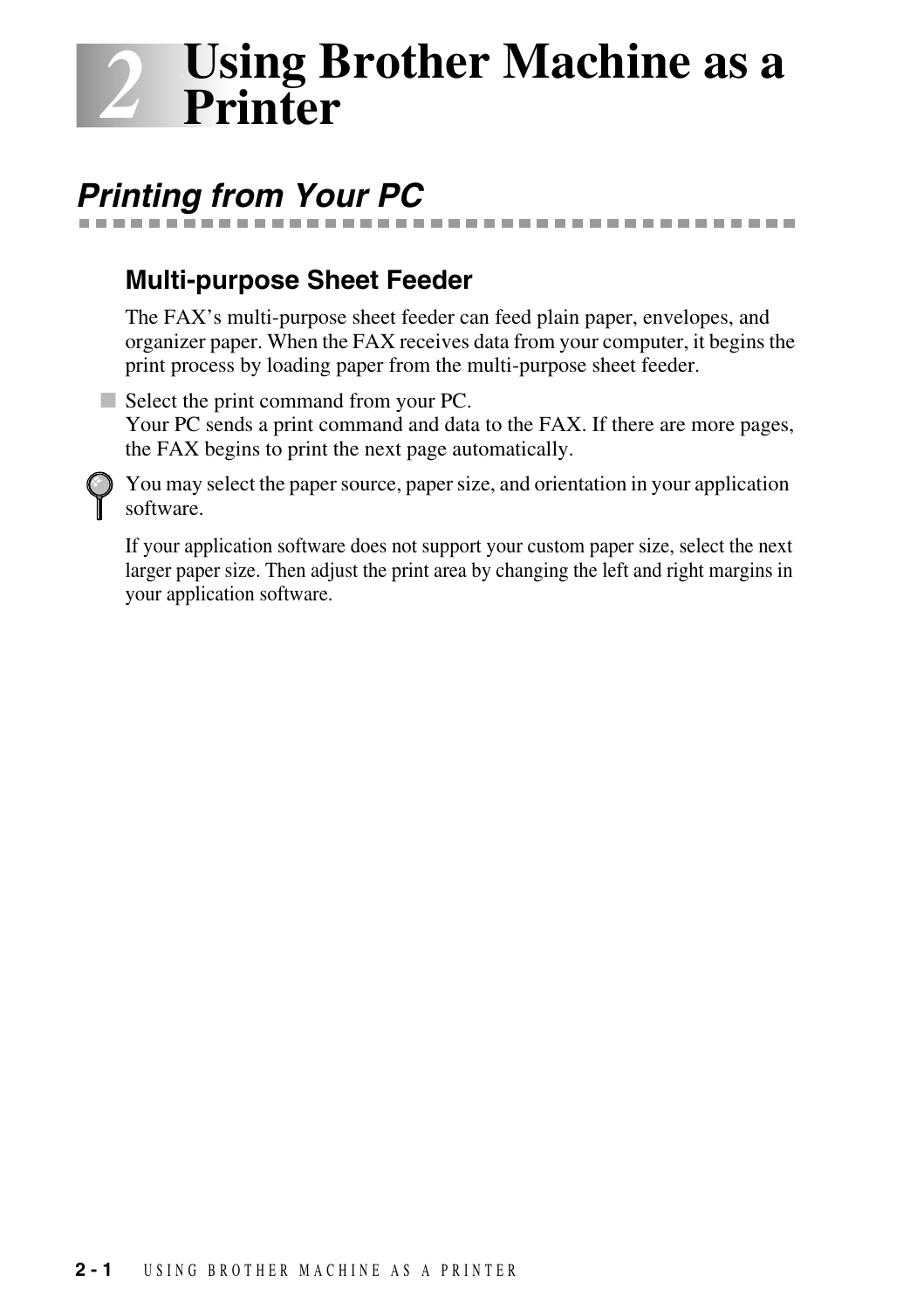#### <span id="page-23-0"></span>**Two-Sided Printing (Manual Duplex)**

The supplied printer drivers for Windows® 95/98/98SE/Me and Windows NT® Workstation Version 4.0 support manual duplex printing. (For more information, see the Help screen for the printer driver.)

The FAX prints all the even-numbered pages on one side of the paper first. Then, the Windows® driver instructs you (with a pop-up message) to reinsert the paper. Before reinserting the paper, straighten it well or you may get a paper jam. Very thin or very thick paper is not recommended. If the paper "doublefeeds" (sends two sheets at once), hold the stack of paper except for the front sheet while the paper is feeding.



When you use manual duplexing, it is possible that a paper jam may occur or the printer quality might not be satisfactory.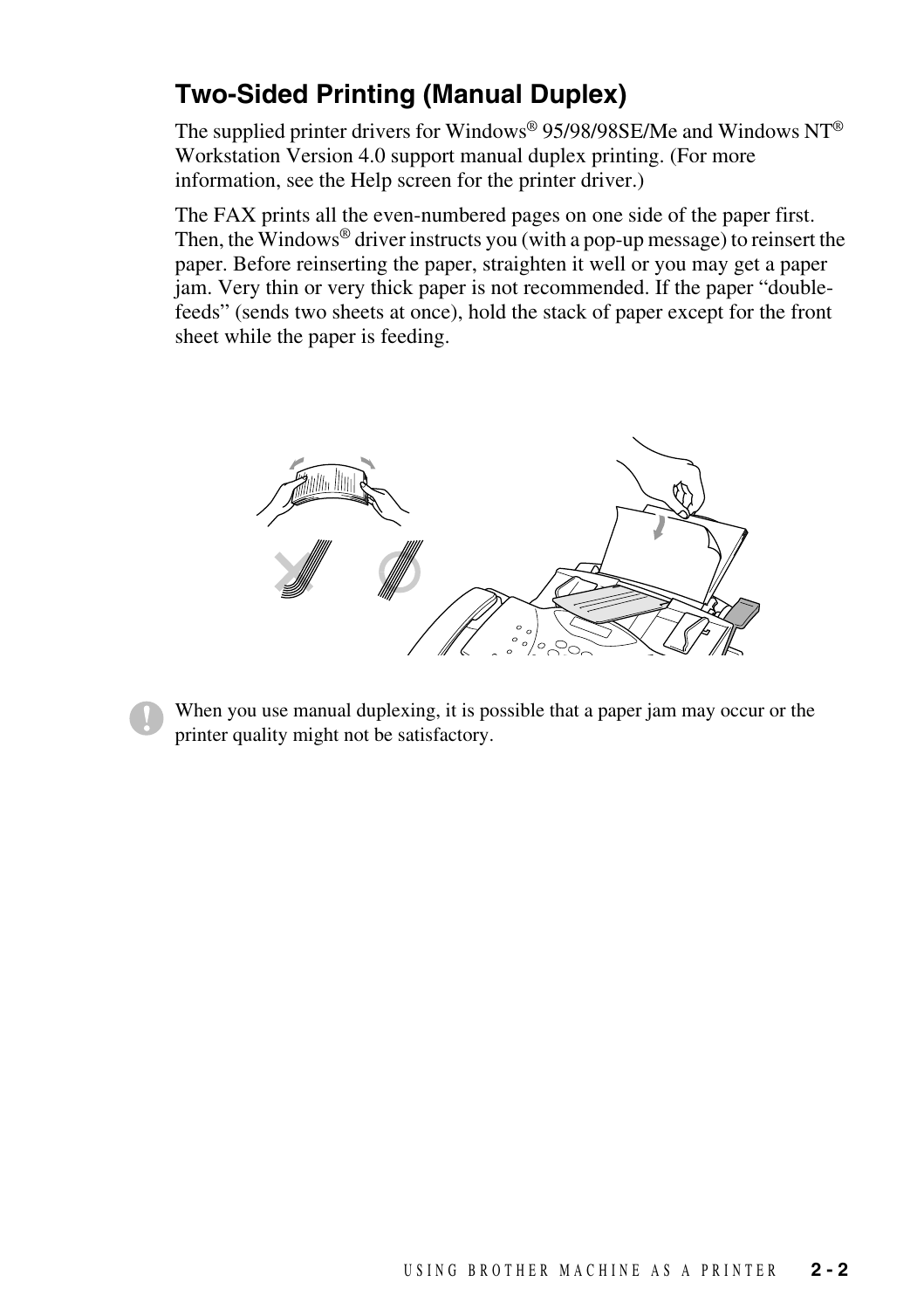#### <span id="page-24-0"></span>**Loading Envelopes in Multi-purpose Sheet Feeder**

You can load up to 10 envelopes into the multi-purpose sheet feeder. Press down and hold the blue lever on the right as you load the envelopes and slide the paper guides to fit. Make sure envelopes are inserted in the direction shown below.



#### <span id="page-24-1"></span>**Paper Tray**

The FAX ejects paper with printed surfaces *face down* into the paper tray at the front of the machine. When you use transparencies, remove each sheet immediately after printing to prevent a paper jam or curled sheets.

# <span id="page-24-2"></span>*Simultaneous Printing/Faxing*

Your FAX can print data from your computer while sending or receiving a fax or while scanning information into the computer. However, when the FAX is copying or receiving a fax on paper, it pauses the PC printing operation and then resumes when copying or fax receiving is finished. Fax Sending continues during PC printing.

. . . . .